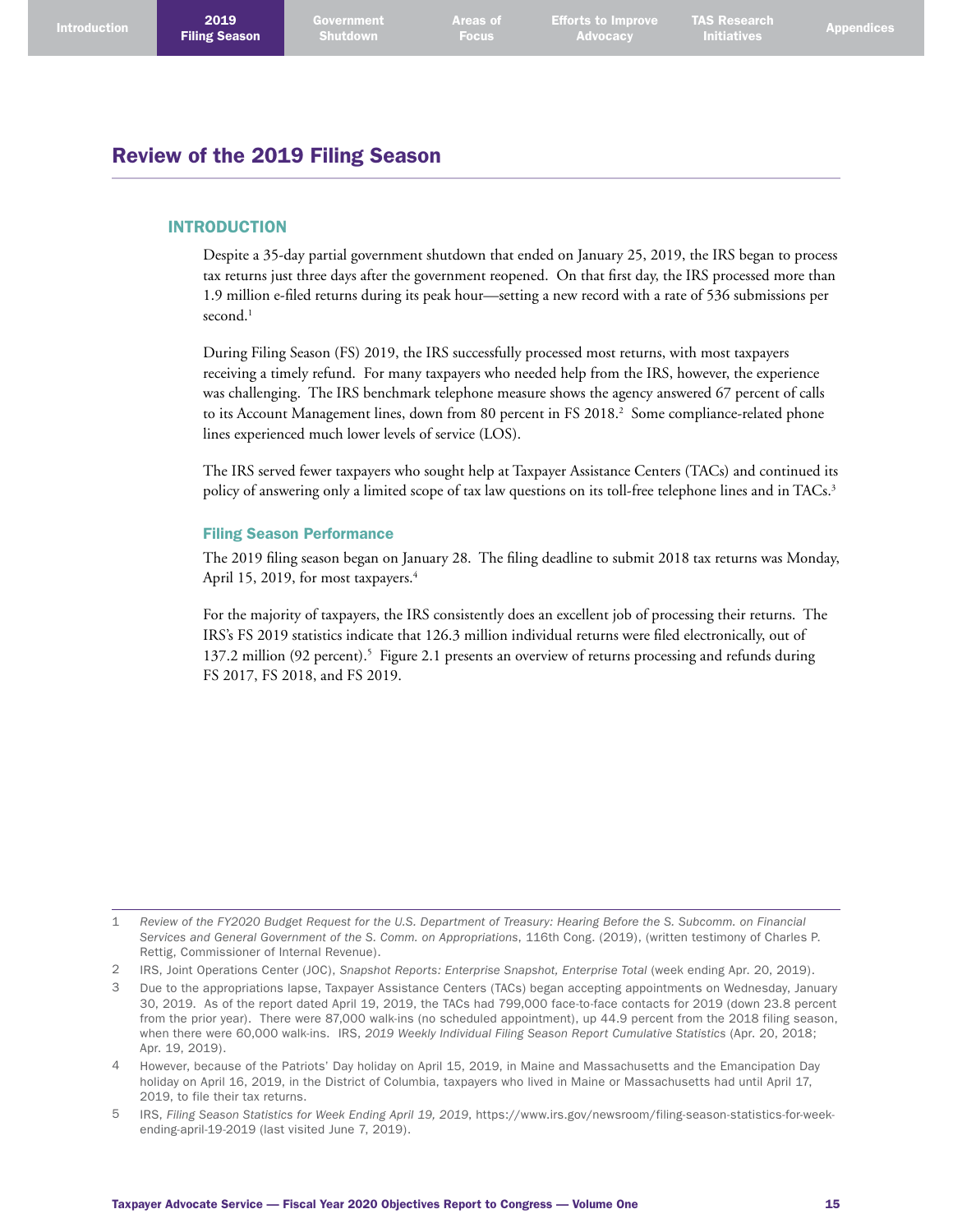| <b>Appendices</b> | <b>Initiatives</b> | TAS Research Efforts to Improve<br>Advocacy | <b>Areas of</b><br><b>Focus</b> | <b>Government</b><br>Shutdown | 2019<br><b>Filing Season</b> | <b>Introduction</b> |
|-------------------|--------------------|---------------------------------------------|---------------------------------|-------------------------------|------------------------------|---------------------|
|                   |                    |                                             |                                 |                               |                              |                     |

|                                         |                          | 2017        | 2018        | 2019        | % Change<br>2018-2019 |
|-----------------------------------------|--------------------------|-------------|-------------|-------------|-----------------------|
| Individual Income                       | <b>Total Receipts</b>    | 135,638,000 | 136,919,000 | 137,233,000 | 0.2%                  |
| Tax Returns                             | <b>Total Processed</b>   | 128,847,000 | 130,477,000 | 130,775,000 | 0.2%                  |
|                                         | Total e-Filing           | 122,164,000 | 124,515,000 | 126,264,000 | 1.4%                  |
| e-Filing Receipts                       | <b>Tax Professionals</b> | 70,401,000  | 70,983,000  | 70,476,000  | $-0.7%$               |
|                                         | Self-Prepared            | 51,763,000  | 53,532,000  | 55,788,000  | 4.2%                  |
|                                         | Number                   | 97.104.000  | 95,434,000  | 95,737,000  | 0.3%                  |
| <b>Total Refunds</b>                    | Amount                   | \$268.3 bil | \$265.3 bil | \$260.9 bil | $-1.7%$               |
|                                         | Average Refund           | \$2,763     | \$2,780     | \$2,725     | $-2.0%$               |
|                                         | Number                   | 81,646,000  | 80,491,000  | 83,249,900  | 3.4%                  |
| <b>Direct Deposit</b><br><b>Refunds</b> | Amount                   | \$239.4 bil | \$236.9 bil | \$238.4 bil | 0.6%                  |
|                                         | Average Refund           | \$2,932     | \$2,943     | \$2,863     | $-2.7%$               |

## FIGURE 2.1, Filing Season Statistics Comparing Weeks Ending April 21, 2017; April 20, 2018; and April 19, 2019<sup>6</sup>

From January 1 through April 20, 2019, the IRS received 40.8 million telephone calls overall,<sup>7</sup> of which 34.4 million were directed to its Accounts Management telephone lines. 8 The IRS achieved a 67 percent LOS in FS 2019,<sup>9</sup> down from the 80 percent level in FS 2018.<sup>10</sup> As discussed in more detail below, the way the IRS calculates this performance measure can be misleading. Only 23 percent (approximately eight million of the 34.4 million callers) of callers actually got through to an Accounts Management assistor. Among taxpayers who got through to Accounts Management telephone assistors, hold times increased from 5.1 minutes in FS 2018 to 9.0 minutes in FS 2019.<sup>11</sup>

Telephone service was considerably worse on IRS telephone lines outside the Accounts Management category, particularly on the compliance lines. Taxpayers calling the IRS's consolidated Automated Collection System telephone lines had a much lower LOS (33 percent), and callers who managed to get through on those lines waited on hold for an average of 41 minutes.

The IRS provides face-to-face assistance to taxpayers in the 50 states, the District of Columbia, and Puerto Rico at 358 TACs.<sup>12</sup> This filing season, post-shutdown through March 31, Field Assistance provided face-to-face assistance to nearly 600,000 taxpayers, a decrease of 7.1 percent compared to the

<sup>6</sup> IRS, *Filing Season Statistics for Week Ending April 19, 2019*, [https://www.irs.gov/newsroom/filing-season-statistics-for-week](https://www.irs.gov/newsroom/filing-season-statistics-for-week-ending-april-19-2019)[ending-april-19-2019](https://www.irs.gov/newsroom/filing-season-statistics-for-week-ending-april-19-2019) (last visited June 7, 2019); *Filing Season Statistics for Week Ending April 20, 2018*, [https://www.irs.](https://www.irs.gov/newsroom/filing-season-statistics-for-week-ending-april-20-2018) [gov/newsroom/filing-season-statistics-for-week-ending-april-20-2018](https://www.irs.gov/newsroom/filing-season-statistics-for-week-ending-april-20-2018) (last visited June 7, 2019), *Filing Season Statistics for Week Ending April 21, 2017*, <https://www.irs.gov/uac/newsroom/filing-season-statistics-for-week-ending-april-21-2017> (last visited June 7, 2019).

<sup>7</sup> IRS, JOC, *Snapshot Reports: Enterprise Snapshot, Enterprise Total* (week ending Apr. 20, 2019).

<sup>8</sup> IRS, JOC, *Snapshot Reports: Enterprise Snapshot, Accounts Management (AM)* (week ending Apr. 20, 2019).

<sup>9</sup> IRS, JOC, *Snapshot Reports: Enterprise Snapshot* (week ending Apr. 20, 2019).

<sup>10</sup> *Id*.

<sup>11</sup> *Id*.

<sup>12</sup> The number of TACs was noted in the Commissioner's written testimony. *See The 2019 Tax Filing Season and the 21st Century IRS: Hearing Before the S. Comm. on Finance*, 116th Cong. (2019) (written statement of Charles P. Rettig, Commissioner, Internal Revenue).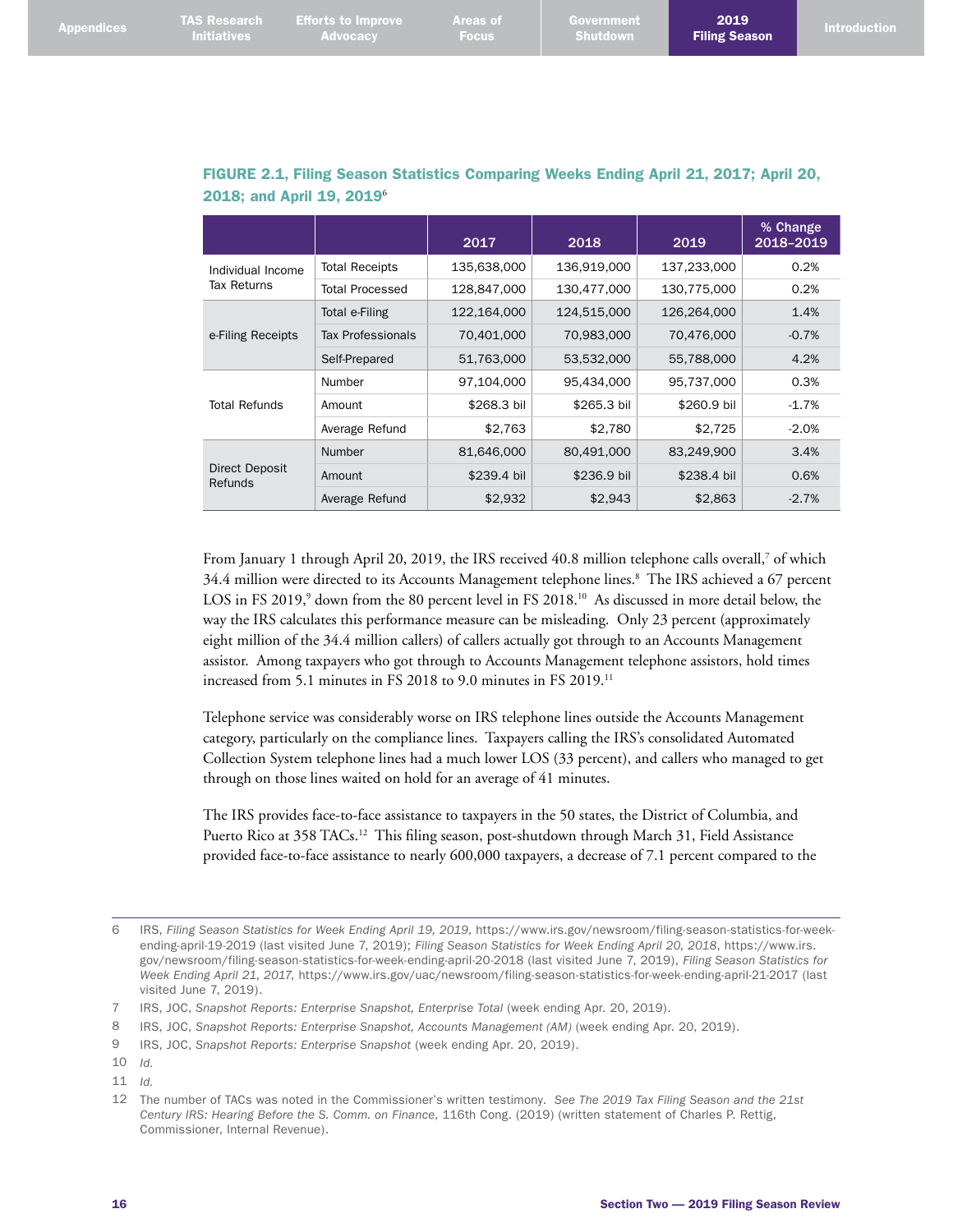Efforts to Improve **Advocacy** 

TAS Research

same time last year.<sup>13</sup> Nearly 63,000 taxpayers were assisted at TACs without an appointment because of openings in the day's calendar or as staffing permitted. 14 While the IRS has given TAC managers the discretion to make exceptions to the advance scheduling requirement in response to complaints from TAS and others, the general rule requiring advance appointments remains. We continue to hear from practitioners that walk-in taxpayers (and even practitioners trying to make payments on behalf of their clients) are often turned away.

Both on the phones and in the TACs, the IRS has continued a policy adopted in 2014 that sharply limits the authority of IRS employees to answer tax law questions. During filing season, telephone assistors answer only "basic" questions and are generally prohibited from answering any tax law questions outside the filing season, other than those related to the recently enacted tax reform law for the remainder of 2019 or specifically related to an account issue about which the taxpayer is calling. 15 In the National Taxpayer Advocate's 2018 Annual Report to Congress, we discussed the inadequacy of the responses to tax law questions (which had been deemed to be in-scope and were supposed to be answered year-round). 16

Also, during FS 2019, the IRS delayed issuing hundreds of thousands of refunds associated with legitimate tax returns because the returns were flagged as potentially fraudulent. As discussed below and later in this report, the IRS uses 193 "filters"<sup>17</sup> to identify potentially fraudulent returns, and these filters produced false detection rates of about 82 percent for non-identity theft (IDT) refund fraud for calendar year (CY) 2018,<sup>18</sup> and about 63 percent for IDT refund fraud for January 31, 2019 through May 15, 2019. 19

In the narrative that follows, we will address the taxpayer experience during FS 2019 under the following major themes:

- The challenge of processing tax returns and delivering refunds shortly after the longest government shutdown in history;
- The impact of implementing the provisions of the Tax Cuts and Jobs Act of 2017<sup>20</sup> as directed by Congress;
- The transition to a new Form 1040;
- The impact of implementing provisions of the Protecting Americans From Tax Hikes Act of 2015 (PATH Act);

<sup>13</sup> IRS Wage and Investment (W&I) Division, *Business Performance Review* 15 (Apr. 30, 2019).

<sup>14</sup> *Id*.

<sup>15</sup> For a more detailed discussion on telephone and TAC service, see National Taxpayer Advocate 2017 Annual Report to Congress 22-35 (Most Serious Problem: *Telephones: The IRS Needs to Modernize the Way It Serves Taxpayers Over the Telephone, Which Should Become an Essential Part of an Omnichannel Customer Service Environment*), and 117-127 (Most Serious Problem: *Taxpayer Assistance Centers (TACs): Cuts to IRS Walk-In Sites Have Left the IRS With a Substantially Reduced Community Presence and Have Impaired the Ability of Taxpayers to Receive In-Person Assistance*).

<sup>16</sup> *See* National Taxpayer Advocate 2018 Annual Report to Congress 19 (Most Serious Problem: *Tax Law Questions: The IRS's*  Failure to Answer the Right Tax Law Questions at the Right Time Harms Taxpayers, Erodes Taxpayer Rights, and Undermines *Confidence in the IRS*).

<sup>17</sup> Treasury Inspector General for Tax Administration (TIGTA), Ref. No. 2019-44-030, *Interim Results of the 2019 Filing Season* 13 (Apr. 2, 2019).

<sup>18</sup> IRS, *Identity Theft (IDT) & Integrity and Verification Operations (IVO) Selections FS18 End of Year Summary* (Jan. 31, 2019). Note that Fraud Detection Rates (FDRs) for filing season (FS) 2019 are not yet available for non-IDT refund fraud, as third party documentation is still coming into the IRS. Usually early FDRs are not available until sometime in July at the earliest.

<sup>19</sup> IRS, *IDT and IVO Modeling Analysis Performance Report* (May 22, 2019).

<sup>20</sup> Pub. L. No. 115-97, 131 Stat. 2054.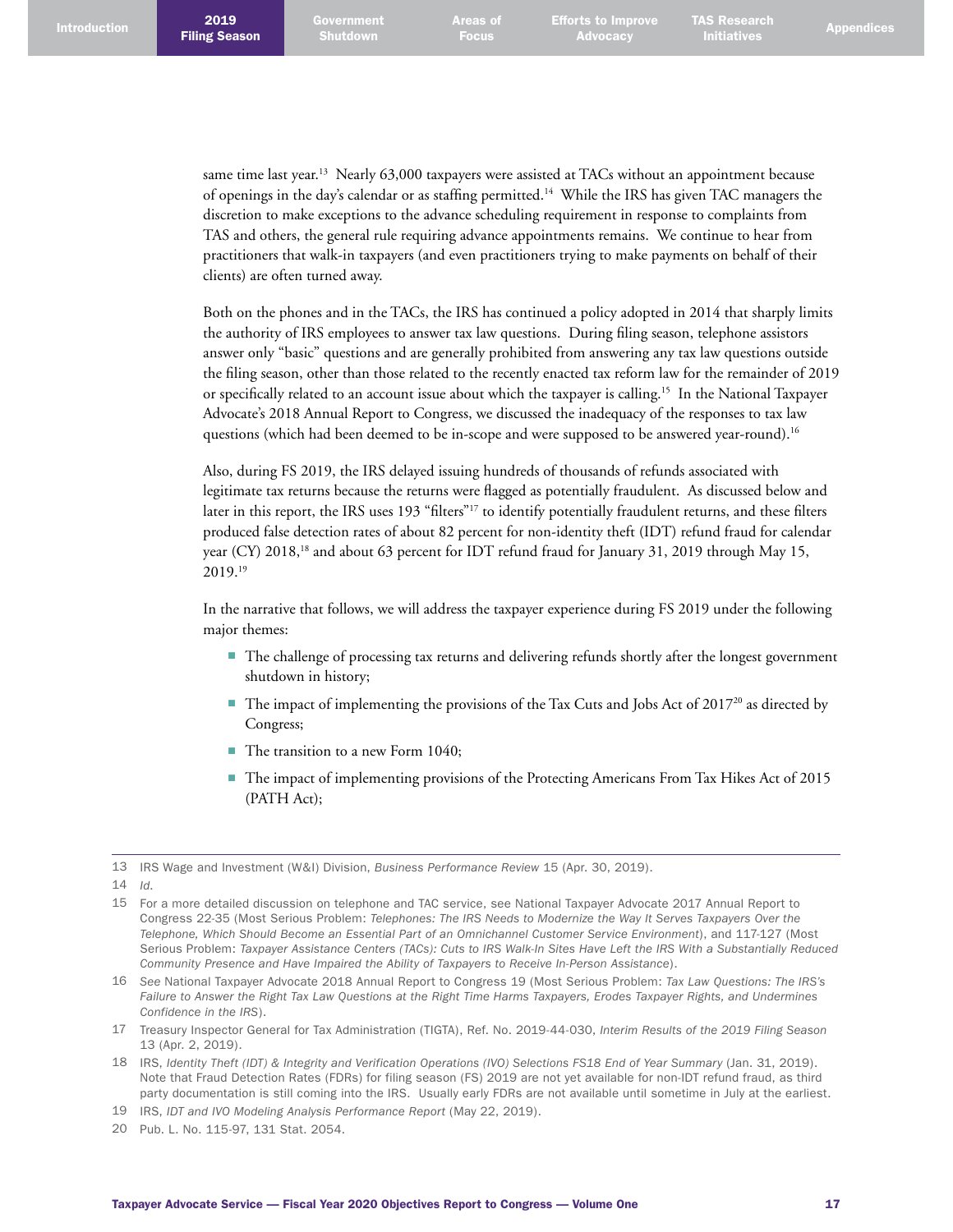2019

- Interactions with the IRS through phones, correspondence, face-to-face meetings, and online access; and
- Special topics, including refund fraud, the Affordable Care Act (ACA), and services for U.S. taxpayers living abroad.

## Impact of the 35-Day Government Shutdown

**Advocacy** 

Taxpayers were adversely affected during the 35-day partial government shutdown that began on December 22, 2018—the longest government shutdown in U.S. history. During this shutdown, taxpayers had limited means to obtain customer service assistance from the IRS via phone, in person, or by mail:

- The IRS was unable to staff its phone lines to assist callers from December 22, 2018, until January 21, 2019—just four days before the shutdown ended. During this time, it is estimated that there were 3.8 million attempts to call the IRS. 21
- The IRS canceled 16,530 scheduled appointments at TACs.<sup>22</sup>
- The IRS estimates that it received more than five million pieces of taxpayer correspondence during the shutdown. 23

A backlog of paper tax returns and taxpayer correspondence developed as the IRS had to furlough much of its customer service staff. Each year, the IRS usually uses part of December and January to shift customer service representatives (CSRs) from answering telephones to working correspondence. This shift is designed to reduce correspondence inventory prior to the CSRs having to focus primarily on answering calls during the filing season. This shift did not occur in December 2018 and January 2019 because the shutdown covered this timeframe, which compounded the correspondence backlog.

Due to the extended government shutdown, delays occurred in the hiring and training of customer service personnel. The shutdown resulted in a five-week delay in training for 2,502 of the 2,903 new CSRs hired to answer tax account calls and resolve tax account issues. 24 The IRS was able to complete training for only 436 of the new hires prior to the President's Day peak period,<sup>25</sup> leaving 2,066 new CSRs who were unable to answer taxpayer calls. This contributed to a 57 percent LOS as of February 22, 2019, compared to a 78 percent LOS reported at the same period in the prior year.<sup>26</sup>

## Impact of the Tax Cuts and Jobs Act

In December 2017, Congress passed the Tax Cuts and Jobs Act of 2017, the largest overhaul of the Internal Revenue Code since 1986. Some of the more notable changes affecting individual taxpayers in the 2019 filing season are provisions that eliminated the personal exemption, increased the Child Tax Credit, increased the standard deductions, and introduced a Qualified Business Income deduction.

<sup>21</sup> TIGTA, Ref. No. 2019-44-030, *Interim Results of the 2019 Filing Season* 4 (Apr. 2, 2019).

<sup>22</sup> *Id.*

<sup>23</sup> *Id.*

<sup>24</sup> *Id.*

<sup>25</sup> The IRS refers to the week of President's Day as a peak period for taxpayer contact with the IRS. For calendar year 2019, the period covers February 18 to February 22.

<sup>26</sup> TIGTA, Ref. No. 2019-44-030, *Interim Results of the 2019 Filing Season* 4 (Apr. 2, 2019).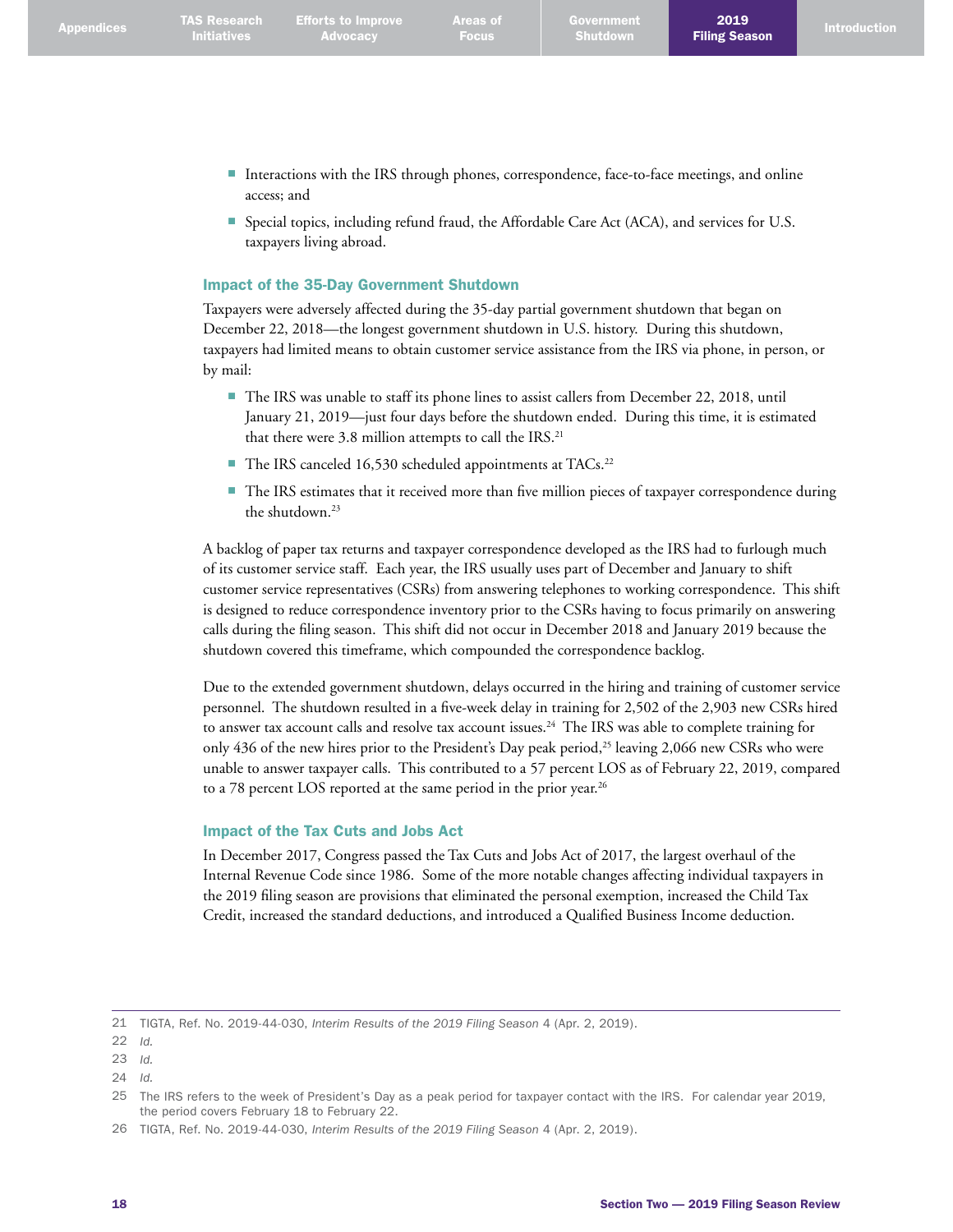Because most provisions of the law did not take effect until January 1, 2018, the 2019 filing season was the first time most taxpayers felt the law's main impact. Implementation of the Tax Cuts and Jobs Act's provisions required the IRS to:<sup>27</sup>

- Create 48 new tax products and revise 494 existing tax products;
- Perform computer programming changes and updates that impacted 128 information technology systems; and
- Develop and issue guidance documents, including regulations, revenue rulings, revenue procedures, and notices. 28

The Tax Cuts and Jobs Act included provisions that made significant changes to income tax rates, income tax deductions and credits, and income tax withholding. In order to minimize potential burden on employees and employers, the IRS updated its online withholding calculator to work with the revised tax tables. 29 This online tool is intended to provide taxpayers with the ability to estimate their tax liability and withholding under the Tax Cuts and Jobs Act. The calculator also provides taxpayers with a suggestion to the number of withholding allowances they should claim for the remainder of the tax year. However, there has been some criticism of the withholding calculator, including assertions that the online calculator required too much information to be input by taxpayers. 30

As a result of the changes to the tax withholding tables, the IRS recognized that some taxpayers may not have checked their withholding and may unexpectedly owe more tax than anticipated when they file their 2018 tax returns, despite the availability of an online withholding calculator. Many, including the Government Accountability Office (GAO), predicted that a significant portion of the population would underwithhold taxes for tax year (TY) 2018. In July 2018, the GAO published a report estimating that 21 percent of wage-earning taxpayers would be under-withheld. 31

In response to these concerns, the IRS announced on January 16, 2019, that "for any taxpayer who paid at least 85 percent of their total tax liability during the year through federal income tax withholding, quarterly estimated tax payments or a combination of the two," it would waive the estimated tax penalty for many taxpayers whose 2018 federal income tax withholding and estimated tax payments fell short of their total tax liability for the year. 32

As Congress and others continued to express concerns,<sup>33</sup> on March 22, 2019, IRS announced it would further expand the estimated tax penalty waiver by lowering the paid-in threshold further, from 85

<sup>27</sup> TIGTA, Ref. No. 2019-44-030, *Interim Results of the 2019 Filing Season* 3 (Apr. 2, 2019).

<sup>28</sup> The IRS has posted 25 Treasury Regulations, five Treasury Decisions, 25 Revenue Procedures, five Revenue Rulings, and 51 Notices on its Tax Reform Guidance page. *See* <https://www.irs.gov/newsroom/tax-reform-guidance>(last visited June 6, 2019).

<sup>29</sup> *See* [www.irs.gov/payments/tax-withholding](http://www.irs.gov/payments/tax-withholding) (last visited May 10, 2019).

<sup>30</sup> *See* Nina E. Olson, NTA Blog, *As the IRS Redesigns Form W-4, Employee's Withholding Allowance Certificate, Stakeholders Raise Important Questions* (Nov. 29, 2018).

<sup>31</sup> Government Accountability Office (GAO), GAO-18-548, *Federal Tax Withholding: Treasury and IRS Should Document the Roles and Responsibilities for Updating Annual Withholding Tables* 13 (July 31, 2018).

<sup>32</sup> IRS, IR-2019-03, *IRS Waives Penalty for Many Whose Tax Withholding and Estimated Tax Payments Fell Short in 2018* (Jan. 16, 2019).

<sup>33</sup> During the March 7, 2019, hearing before the House Committee on Ways and Means Subcommittee on Oversight, several members of Congress expressed concern that the IRS would impose a penalty on taxpayers who unwittingly underpay their taxes the first year the new tax law takes effect. In contrast, Congress waived the estimated tax penalty the first year after the last major tax reform (in 1986), recognizing the difficulty in accurately projecting one's tax liability under the new tax law.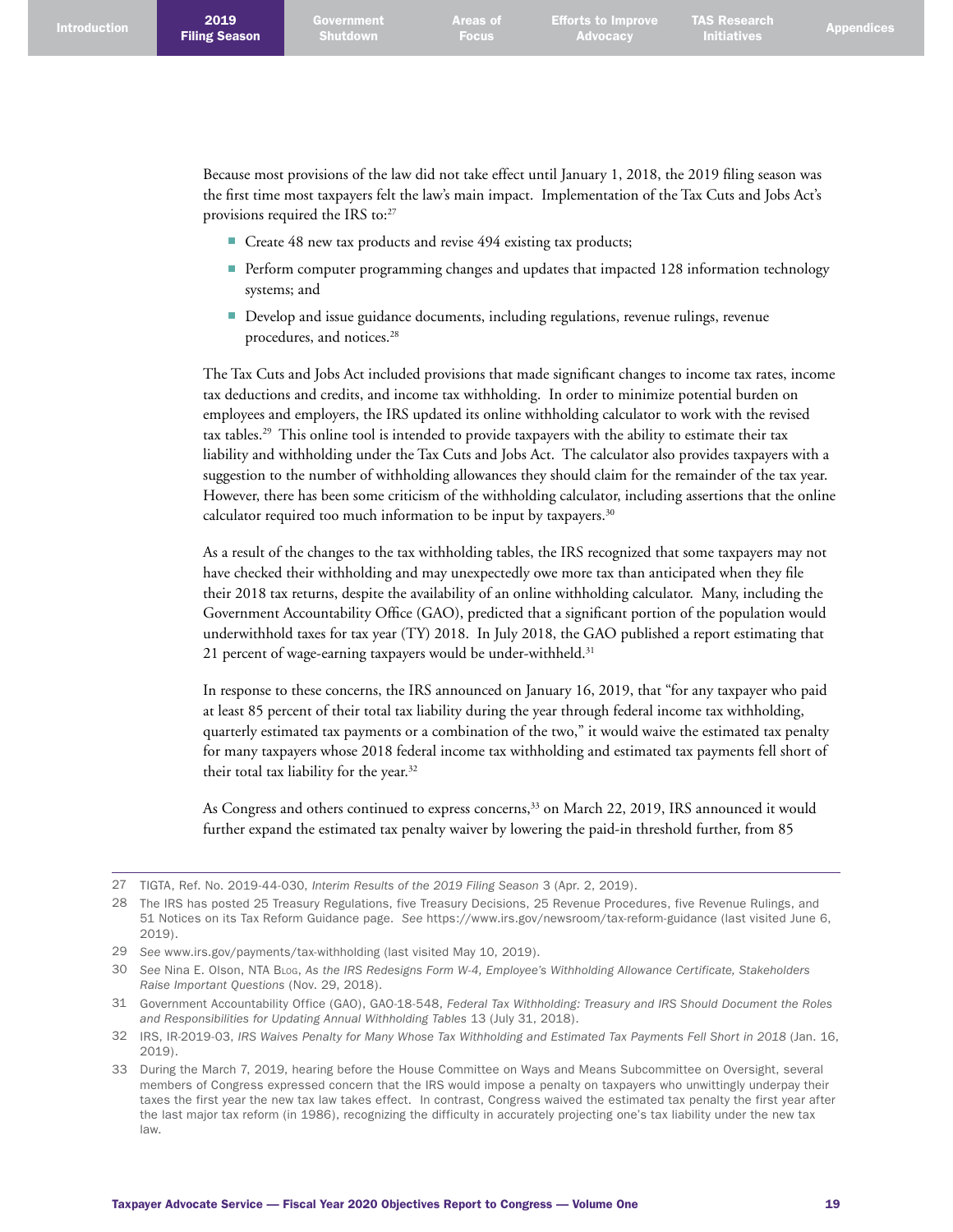percent to 80 percent. 34 While this lower threshold is appreciated, it treats similarly-situated taxpayers differently, which violates taxpayers' *right to a fair and just tax system*. 35 Compare two taxpayers who both paid 80 percent of their 2018 tax liability when they filed their return. Taxpayer A files on February 1 and would need to calculate and pay the estimated tax penalty. In contrast, Taxpayer B files on April 1 and applies for the waiver of the estimated tax penalty. Taxpayers who had already paid the estimated tax penalty based on higher minimum payment percentage (85 percent or 90 percent) are instructed to file Form 843, *Claim for Refund and Request for Abatement,* to recover the overpaid funds. 36 This places additional burden on those taxpayers who filed before March 22, 2019—especially since Form 843 cannot be filed electronically.

In practice, only a small percentage of eligible taxpayers actually requested the waiver of the estimated tax penalty. According to an April 2019 report published by the Treasury Inspector General for Tax Administration (TIGTA), only six percent of taxpayers eligible for this relief actually received a waiver of the estimated tax penalty, implying that the procedures were too burdensome or not communicated effectively (or both). 37

While the IRS should be applauded for providing penalty relief to under-withheld taxpayers by lowering the payment threshold, the additional burden the IRS has placed on these taxpayers by requiring them to apply for this relief is unnecessary. TAS recommended that the IRS systemically waive the estimated tax penalty for taxpayers who qualify, which would reduce taxpayer burden and be in line with the IRS's stated commitment to customer service. The IRS responded that it would not be able to systemically waive the estimated tax penalty, in part due to the need for extensive programming/testing of its systems.<sup>38</sup> TAS will continue to advocate for the IRS to proactively abate any estimated tax penalty assessed on taxpayers who meet the 80 percent payment threshold, without any action required by the taxpayer.

Another impact, and perhaps an unintended consequence, of the Tax Cuts and Jobs Act is that there were noticeably more tax returns filed by taxpayers who owed tax at the time they filed their 2018 tax return. There were 23.4 million "balance due" returns filed in the 2019 filing season, compared to 22.2 million balance due returns filed the prior year—a nearly six percent increase, compared to a 1.4 percent increase overall in tax returns filed. 39 The "Installment Agreement/Balance Due" toll-free line experienced a 13 percent uptick in call volume. 40

The IRS did not establish a dedicated toll-free line for tax reform questions. Instead, taxpayers with questions about the Tax Cuts and Jobs Act provisions were directed to the Tax Law phone line. There were 531,000 calls made to this Tax Law line in FS 2019, down 19 percent from the 659,000 calls made

<sup>34</sup> IRS, IR-2019-55, *IRS Expands Penalty Waiver for Those Whose Tax Withholding and Estimated Tax Payments Fell Short in 2018; Key Threshold Lowered to 80 Percent* (Mar. 22, 2019).

<sup>35</sup> *See* Taxpayer Bill of Rights (TBOR), [www.TaxpayerAdvocate.irs.gov/taxpayerrights](http://www.TaxpayerAdvocate.irs.gov/taxpayerrights). The rights contained in the TBOR are also codified in the Internal Revenue Code (IRC). *See* IRC § 7803(a)(3).

<sup>36</sup> IRS Notice 2019-25, § 3.

<sup>37</sup> TIGTA, Ref. No. 2019-44-030, *Interim Results of the 2019 Filing Season* 7 (Apr. 2, 2019).

<sup>38</sup> *See* TAS White Paper on Information Gathering Project 40766, *IRS Proactive Abatement of Estimated Tax Penalties for 2018 Tax Year* (May 6, 2019).

<sup>39</sup> IRS, *Daily E-File At-a-Glance* (Apr. 23, 2019; Apr. 24, 2019).

<sup>40</sup> IRS, JOC, *Snapshot Reports: Product Line Detail* (Apr. 20, 2019).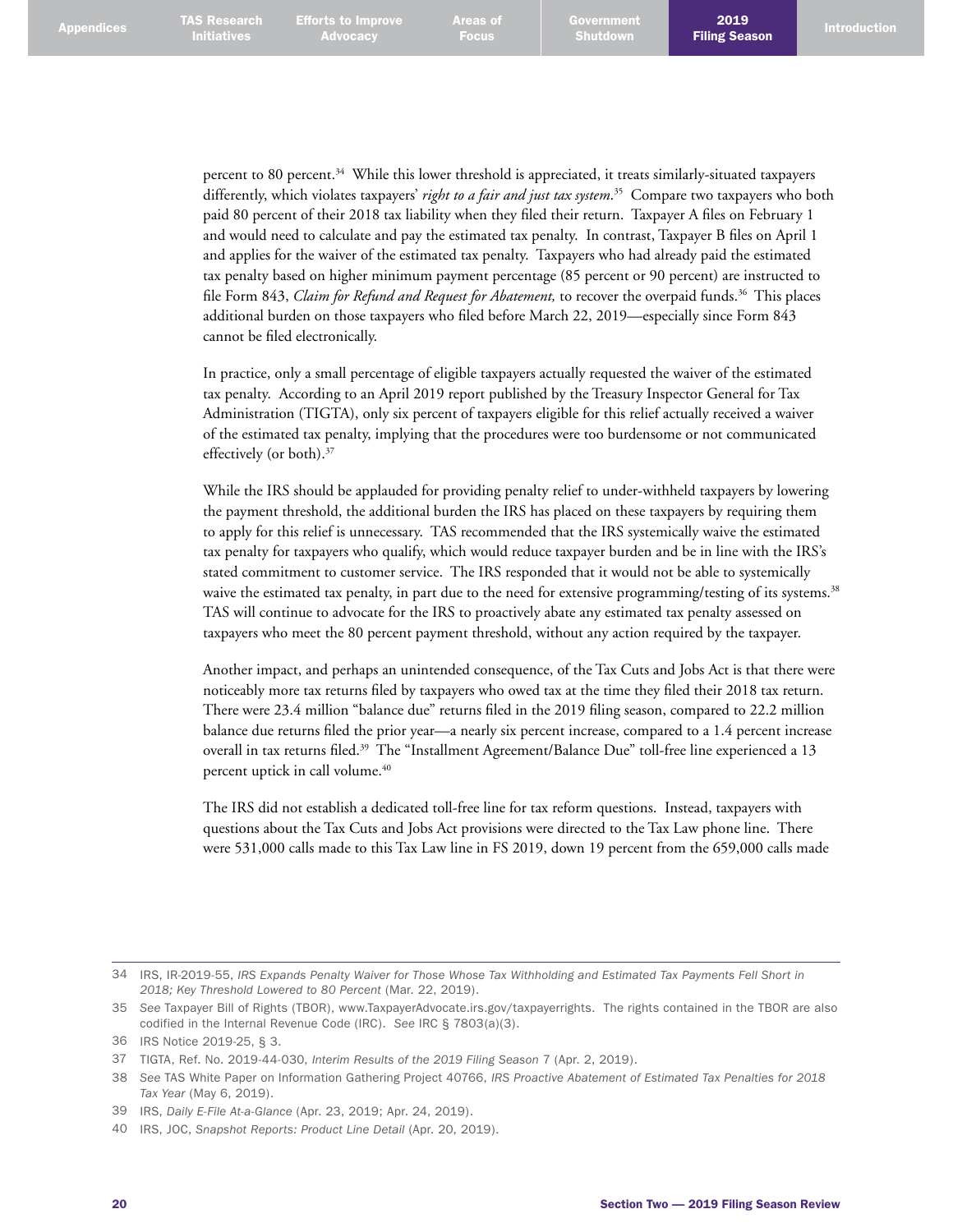in FS 2018. The LOS for this line was 81 percent, and the wait time for those that got through was under five minutes—a vast improvement from the 8.9 minute wait time in FS 2018. 41

### Overhaul of Form 1040

Along with the numerous challenges to implement provisions of the Tax Cuts and Jobs Act, the IRS was directed to overhaul its Form 1040 series, effective for the 2018 tax year. It conducted a major redesign of the iconic Form 1040, breaking it up into a half-page front and back main form and six separate schedules. The IRS also eliminated Forms 1040A and 1040-EZ for TYs 2018 and beyond.

For taxpayers with simple returns, the shorter form should provide simplification. But for the majority of taxpayers who will have to complete additional schedules, the new form is likely to create more complexity. Some taxpayers who previously completed only the Form 1040 will now have to complete one form and up to six schedules to report the same information.

TAS estimates that approximately 47 million taxpayers (32 percent) will be able to meet their filing requirements by using the main form alone. 42 As shown in Figure 2.2, the remaining 68 percent of taxpayers—nearly 102 million—will have to complete at least one additional schedule, with 38 percent having to complete two or more.<sup>43</sup>

| Number of Schedules Required to Be Filed | <b>Volume</b>            | <b>Percent</b> |
|------------------------------------------|--------------------------|----------------|
| Zero                                     | 47.3                     | 31.8%          |
| One                                      | 46.3                     | 31.1%          |
| Two                                      | 30.8                     | 20.7%          |
| Three                                    | 17.2                     | 11.6%          |
| Four                                     | 5.4                      | 3.6%           |
| Five                                     | 1.7                      | 1.1%           |
| <b>Six</b>                               | $\overline{\phantom{a}}$ | 0.0%           |
| <b>Total</b>                             | 148.7                    | 100.0%         |

## FIGURE 2.2, Breakdown of Taxpayers Required to File TY 2018 Form 1040 Schedules Based on TY 2017 Filing Data (In Millions)<sup>44</sup>

Rather than being forced to use the new Form 1040 and applicable schedules, taxpayers should be given the choice of whether to file the traditional Form 1040 or the simplified version. Particularly since the Form 1040A and the Form 1040-EZ have been eliminated, the IRS can publish both forms to meet taxpayer needs.

44 *Id*.

<sup>41</sup> IRS, JOC, *Snapshot Reports: Product Line Detail* (week ending Apr. 20, 2019). The Installment Agreement/Balance Due line was grouped with Accounts Management until 2017, when it was moved to the Consolidated ACS lines. This move allowed the IRS to show a higher level of service (LOS) on its Accounts Management lines, while the LOS on the Consolidated ACS lines decreased drastically.

<sup>42</sup> TAS research estimates that 68 percent of taxpayers will need to file one or more schedules of the 2018 Form 1040 based on tax year (TY) 2017 tax return filing data. IRS Compliance Data Warehouse (CDW), *Individual Returns Transactions File (IRTF)*, *TY 2017* (Feb. 2019). For example, using the new Form 1040, a taxpayer with unemployment compensation, student loan interest deduction, and child and dependent care expenses will now have to file Schedules 1 and 3, whereas with the 2017 1040, they only needed to file the main form, which was two pages.

<sup>43</sup> IRS CDW, *IRTF, TY 2017* (Feb. 2019).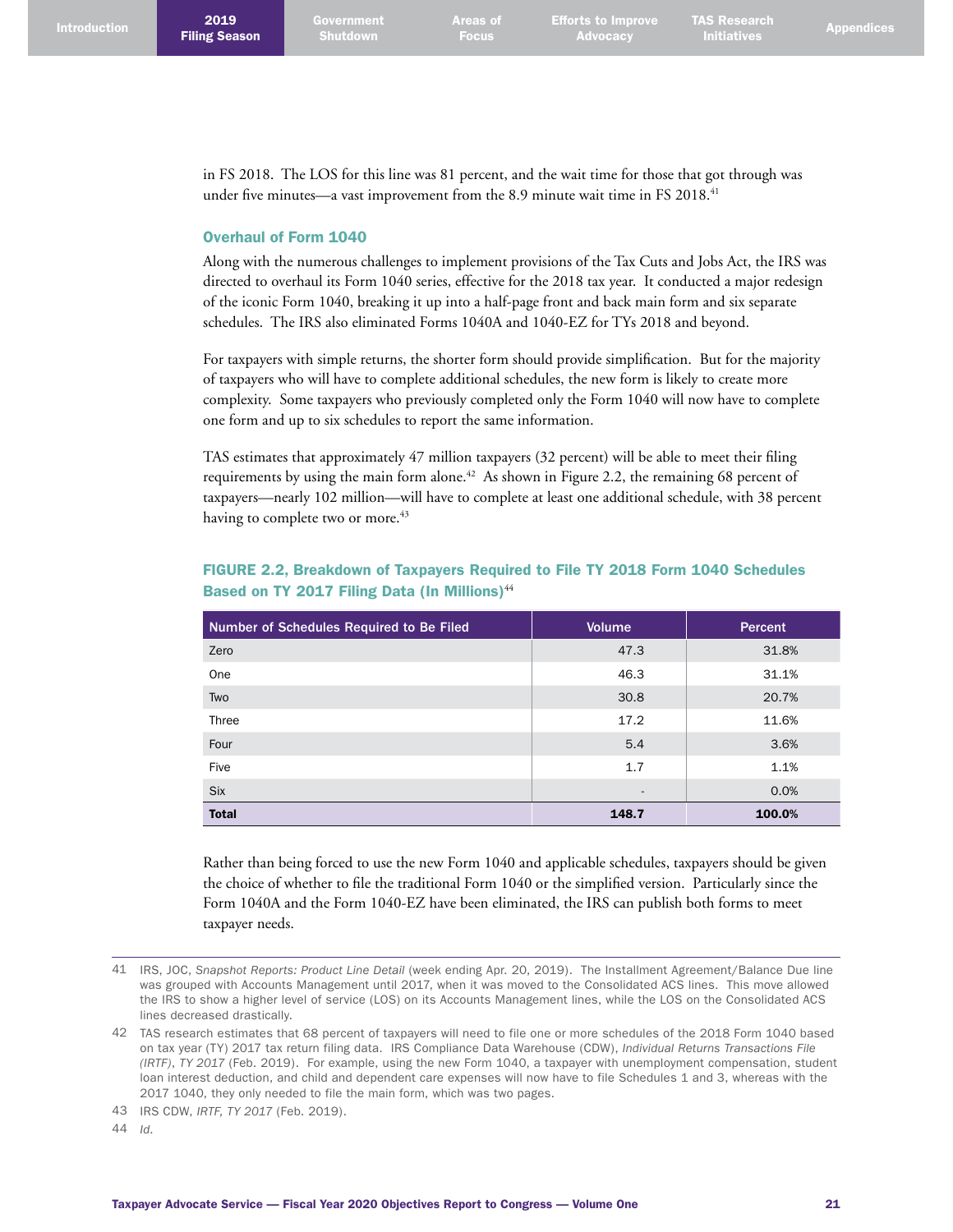Perhaps due to a combination of the complexity of the tax reform changes and having to deal with a redesigned Form 1040, many taxpayers sought extensions of time to file their 2018 tax returns. Over 11.5 million taxpayers requested extensions in the 2019 filing season, up eight percent from the prior filing season. Two million taxpayers had a balance due at the time of the extension, up 13 percent from the 2018 filing season. 45

#### Impact of the Protecting Americans From Tax Hikes Act

The PATH Act, enacted by Congress in December 2015, included several provisions that directly impact taxpayers, employers, and IRS processes. These provisions:

- Advanced the due date to January 31 for employers to report wage information on Forms W-2 to the Social Security Administration (SSA) and for payors of non-employee compensation to report that income on Forms 1099-MISC to the IRS;<sup>46</sup> and
- Directed the IRS to hold the refunds of taxpayers claiming either the Earned Income Tax Credit (EITC) or the Additional Child Tax Credit (ACTC) until February 15.<sup>47</sup>

We will address the continuing impact of each of these provisions below.

#### *Earlier Deadline for Information Reporting Documents*

The PATH Act accelerated the due dates to January 31 for certain information reporting documents, such as Form W-2, *Wage and Tax Statement*, and Form 1099-MISC, *Miscellaneous Income,* reporting nonemployee compensation. Prior to 2017, the due date for these information reporting forms was the last day of February (or March, if filed electronically).

Employers file Forms W-2 with the SSA, which sends the W-2 data to the IRS. Prior to the PATH Act, the IRS received W-2 data after the filing season when it had already issued most refunds. Moving up the W-2 filing deadline should provide the IRS more time to verify the legitimacy of tax returns claiming refunds by comparing the return data against the data reported on Forms W-2 filed by employers before paying out refunds.

More Forms W-2 were submitted to the IRS earlier in the filing season this year compared with the 2018 filing season.<sup>48</sup> The IRS received 219 million Forms W-2 as of February 4 this filing season, compared with 101 million for the same period last filing season—an increase of about 117 percent.<sup>49</sup> The early submissions of Forms W-2 allowed the non-IDT refund fraud program to perform pre-work on selected returns, so the IRS could begin issuing certain refunds after February 15. 50

<sup>45</sup> IRS, *Daily E-File At-a-Glance* (Apr. 23, 2019; Apr. 24, 2018).

<sup>46</sup> Protecting Americans from Tax Hikes (PATH) Act of 2015, Pub. L. No. 114-113 § 201 (codified at IRC § 6071).

<sup>47</sup> PATH Act, § 201(b) (codified at IRC § 6402(m)).

<sup>48</sup> Some of this increase in the number of Forms W-2 filed early in the filing season may be attributable to entities having more experience meeting the accelerated deadlines. The IRS now allows just one 30-day extension of time to file Form W-2 with the Social Security Administration, before penalties will accrue (in prior years, multiple extensions were allowed).

<sup>49</sup> IRS, *IDT and IVO Modeling Analysis - MAIN Performance Report*, slide 10 (Feb. 6, 2019).

<sup>50</sup> See Pub. L. No. 114-113, Division Q, Title IV, § 201, 129 Stat. 2242, 3076 (2015), which prevents the IRS from issuing certain refunds before February 15th each year. The increase in timely received Form W-2 data, in conjunction with two other changes, likely resulted in more returns being released earlier in the process this year compared to last year. One change is the newly adopted systemic release feature which allows returns to be released back into normal processing systemically rather than waiting for an IRS employee to manually release the refund. The other is the availability of thirdparty documentation daily rather than weekly.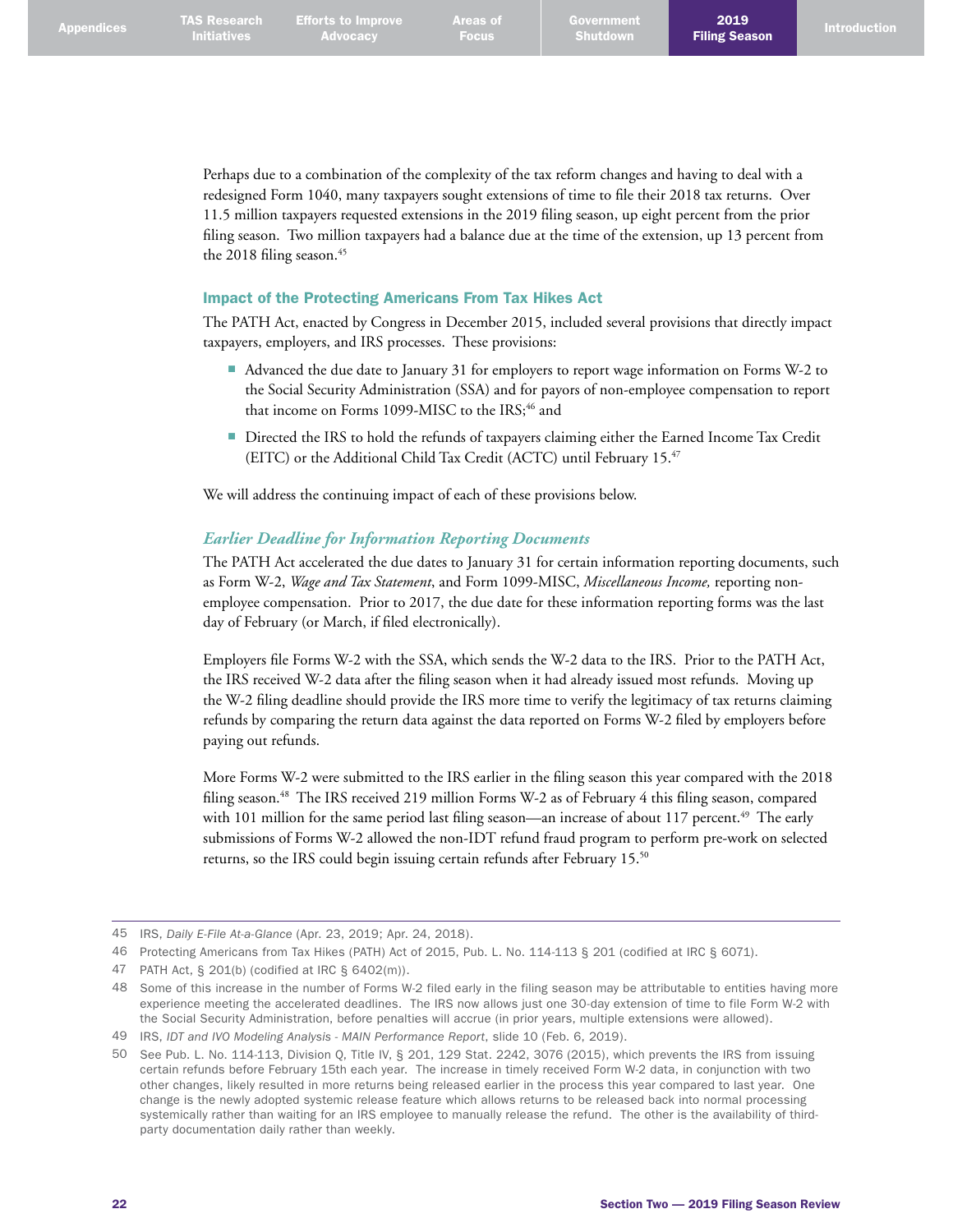## *Delay in the Release of Refunds on Returns Claiming the Earned Income Tax Credit (EITC) and Additional Child Tax Credit*

The EITC was enacted as a work incentive in the Tax Reduction Act of 1975 and has become one of the government's largest means-tested anti-poverty programs. One concern about the EITC program is that it has a relatively high improper payment rate. 51

In an effort to reduce the improper payment rate, Congress included a directive in the PATH Act that requires the IRS to delay payment of any refund that includes the EITC or the refundable ACTC until February 15 of each filing year.<sup>52</sup> Combined with the requirement that employers accelerate the issuance of Forms W-2 and that other payors accelerate the issuance of Forms 1099-MISC with non-employee compensation, the refund hold until February 15 is intended to reduce the improper payment rate by permitting time for income data matching before paying out EITC and ACTC claims. Taxpayers claiming these benefits can submit their returns prior to February 15, but the IRS holds the refunds associated with those returns until that date.<sup>53</sup> Figure 2.3 shows the impact of the PATH provisions on taxpayers claiming the EITC.

## FIGURE 2.3, Comparison of Refund Issuance Dates on Returns Receiving EITC, Filing Seasons 2016–2019<sup>54</sup>

| <b>Week Ending</b><br>(2019) | 2016<br><b>Cumulative</b> | 2017<br><b>Cumulative</b> | 2018<br><b>Cumulative</b> | 2019<br><b>Cumulative</b> | Percentage<br><b>Difference</b><br>2016-2109 |
|------------------------------|---------------------------|---------------------------|---------------------------|---------------------------|----------------------------------------------|
| Jan. 24, 2019                | 855.083                   |                           |                           |                           |                                              |
| Jan. 31, 2019                | 7,424,783                 |                           |                           |                           |                                              |
| Feb. 7, 2019                 | 11,104,413                |                           |                           |                           |                                              |
| Feb. 14, 2019                | 13,627,831                | 11,260,446                | 10,645,675                |                           |                                              |
| Feb. 21, 2019                | 15,533,821                | 13,367,603                | 12,727,288                | 12,061,038                | $-22.4%$                                     |
| Feb. 28, 2019                | 16,995,981                | 15,265,718                | 14,507,455                | 13,799,013                | $-18.8%$                                     |

continued on next page

- 51 An improper payment is defined as "any payment that should not have been made or that was made in an incorrect amount (including overpayments and underpayments) under statutory, contractual, administrative, or other legally applicable requirements" and ''any payment to an ineligible recipient." Improper Payments Elimination and Recovery Act of 2010, Pub. L. No. 111–204, § 2(e) (2010) amending Improper Payments Information Act of 2002, Pub. L. No. 107-300 (2002) by striking § 2(f) and adding (f)(2). The IRS estimates that for FY 2018, 25.06 percent (\$18.4 billion) of the total earned income tax credit (EITC) program payments were improper. Department of Treasury, *Agency Financial Report, Fiscal Year 2018* 42; TIGTA, Ref. No. 2019-40-039, *Some Refundable Credits Are Still Not Classified and Reported Correctly as a High Risk for Improper Payment by the Internal Revenue Service* 4 (May 13, 2019). Note that the IRS updated its calculations and methodology for FY 2018 based on guidance from the Office of Management and Budget (adding back overclaims recovered through post-refund activities to the total amount). For a fuller discussion of the EITC, see National Taxpayer Advocate Fiscal Year 2020 Objectives Report vol. 3, [www.TaxpayerAdvocate.irs.gov/ObjectivesReport2020](http://www.TaxpayerAdvocate.irs.gov/ObjectivesReport2020), *available July 2019*.
- 52 Unlike traditional anti-poverty and welfare programs, the EITC was designed to have an easy "application" process by allowing an individual to claim the benefit on his or her tax return. This approach virtually eliminates the significant costs associated with up-front eligibility verification in traditional social welfare programs but results in a high improper payment rate.
- 53 For a related discussion on the EITC and efforts to improve compliance, see Area of Focus: *TAS Is Analyzing Its Cases to Identify Ways to Strengthen Earned Income Tax Credit (EITC) Advocacy and to Improve IRS EITC Audits*, *infra*.
- 54 IRS CDW, *IRTF and Individual Master File (IMF)*, TY 2016 returns filed in 2017, TY 2017 returns filed in 2018, and TY 2018 returns filed in 2019 (June 2018 for TY 2016 and TY 2017; June 2019 for TY 2018). For TY 2018, there were 60 tax returns processed prior to Feb. 15, 2019. The reason these refunds were processed earlier than the IRS processing guidelines could not be determined so these counts were included in the Feb. 21, 2019 cumulative total. Because of when Feb. 15, 2019 occurred, refunds were released a week later in 2019.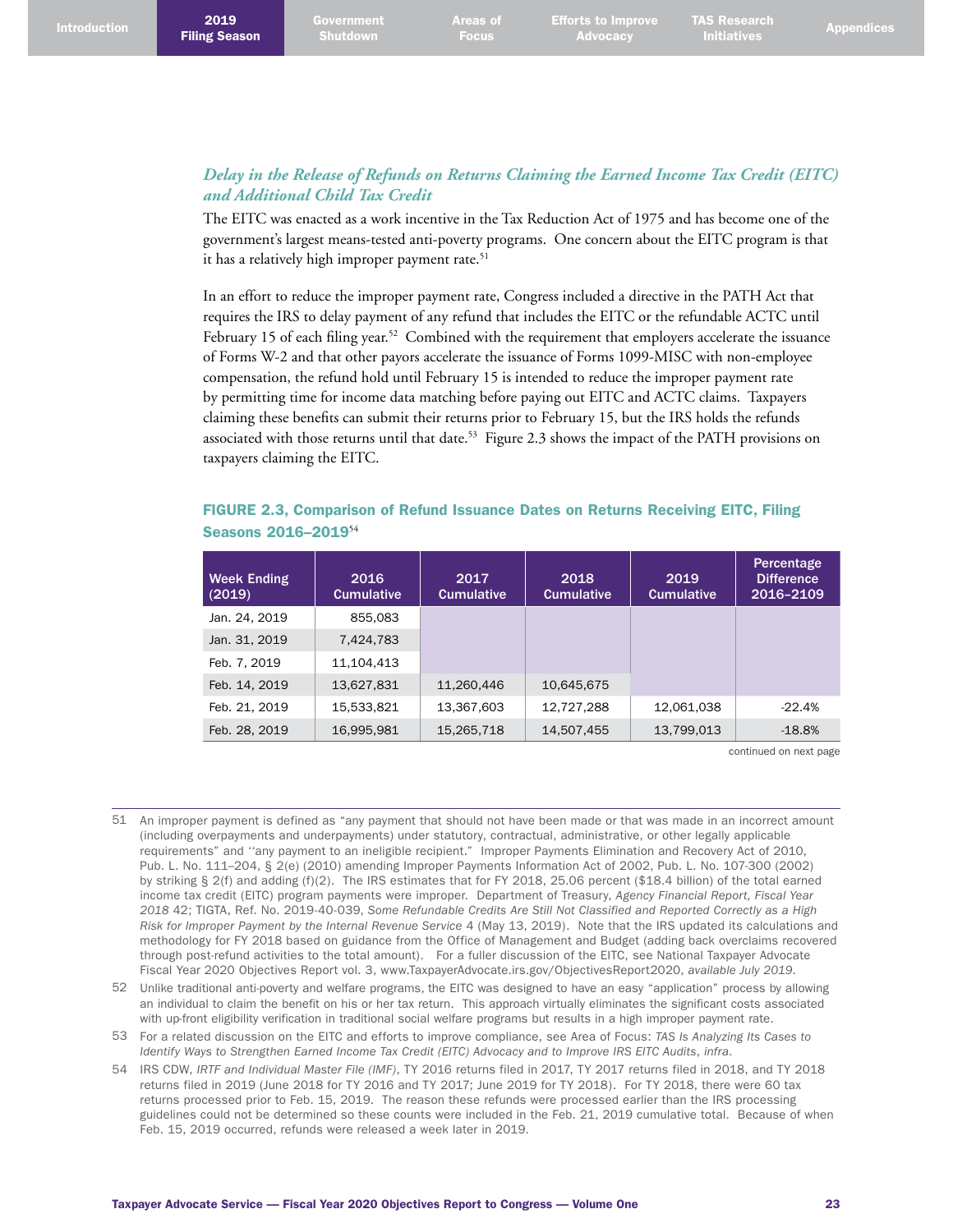| <b>Appendices</b> | <b>TAS Research</b><br><b>Initiatives</b> | <b>Efforts to Improve</b><br><b>Advocacy</b> | <b>Areas of</b><br><b>Focus</b> | Government<br><b>Shutdown</b> |                           | 2019<br><b>Introduction</b><br><b>Filing Season</b> |
|-------------------|-------------------------------------------|----------------------------------------------|---------------------------------|-------------------------------|---------------------------|-----------------------------------------------------|
|                   | <b>Week Ending</b><br>(2019)              | 2016<br><b>Cumulative</b>                    | 2017<br><b>Cumulative</b>       | 2018<br><b>Cumulative</b>     | 2019<br><b>Cumulative</b> | Percentage<br><b>Difference</b><br>2016-2109        |
|                   | Mar. 7, 2019                              | 18,166,010                                   | 16,691,389                      | 15,948,693                    | 15,204,661                | $-16.3%$                                            |
|                   | Mar. 14, 2019                             | 19,134,737                                   | 17,814,073                      | 17,104,596                    | 16,355,006                | $-14.5%$                                            |
|                   | Mar. 21, 2019                             | 19,971,655                                   | 18,775,735                      | 18,065,972                    | 17,337,208                | $-13.2%$                                            |
|                   | Mar. 28, 2019                             | 20,713,482                                   | 19,635,955                      | 18,906,548                    | 18,173,080                | $-12.3%$                                            |
|                   | Apr. 4, 2019                              | 21,468,224                                   | 20,459,066                      | 19,653,263                    | 18,953,625                | $-11.7%$                                            |
|                   | Apr. 11, 2019                             | 22,323,775                                   | 21,351,318                      | 20,487,404                    | 19,796,811                | $-11.3%$                                            |
|                   | Apr. 18, 2019                             | 23,494,074                                   | 22,534,564                      | 21,568,297                    | 21,138,965                | $-10.0%$                                            |

In FS 2019 (through April 24), the IRS selected 1,045,051 non-IDT EITC and ACTC returns because it had been unable to verify third-party information needed for matching. 55 However, it has released 764,680 refunds—through systemic matching or due to a compliance initiative. 56

#### TAXPAYER INTERACTIONS WITH THE IRS

#### **Telephones**

Each year, the IRS reports out on the Accounts Management CSR LOS as its benchmark measure of taxpayer access to telephone assistance. The IRS received 40.8 million telephone calls during the 2019 filing season<sup>57</sup> and reported a LOS of 67 percent on its Accounts Management telephone lines.<sup>58</sup> This level marks a significant decline from the IRS's performance during FS 2018, when the IRS reported an 80 percent LOS. 59

However, the way the IRS calculates and presents filing season data is complex and confusing and does not necessarily reflect the overall experience of taxpayers seeking telephone assistance. When the IRS reports a benchmark LOS, one might assume it reflects the percentage of its calls that IRS telephone assistors answer. That is not the case. The benchmark measure is a very narrow one and does not reflect the taxpayer experience in two respects. First, the benchmark measure reflects only calls that are directed to the IRS's Accounts Management telephone lines. Of those, 34.4 million of the 40.8 million total calls (84 percent) the IRS received came in on or were routed to the Accounts Management lines.<sup>60</sup> The benchmark measure does not tell us anything about how the remaining 6.4 million calls outside of Accounts Management (such as the compliance phone lines) were handled. 61

Second, the denominator in the IRS's LOS computation is derived from calls routed to telephone assistors, rather than from *all* calls to that phone line. Callers to the Accounts Management lines are

<sup>55</sup> IRS, *IDT & IVO Performance Report* 9 (May 1, 2019).

<sup>56</sup> *Id*.

<sup>57</sup> IRS, JOC, *Snapshot Reports: Enterprise Snapshot* (week ending Apr. 20, 2019).

<sup>58</sup> *Id*. The IRS reports the Accounts Management Customer Service Representative LOS as its benchmark measure of telephone performance.

<sup>59</sup> *Id*.

<sup>60</sup> *Id*.

<sup>61</sup> The National Taxpayer Advocate raised these concerns in a March 7, 2019 committee hearing. *The Tax Filing Season: Hearing Before the H. Subcomm. on Oversight of the H. Comm. on Ways and Means*, 116th Cong. 6-11 (2019) (statement of Nina E. Olson, National Taxpayer Advocate).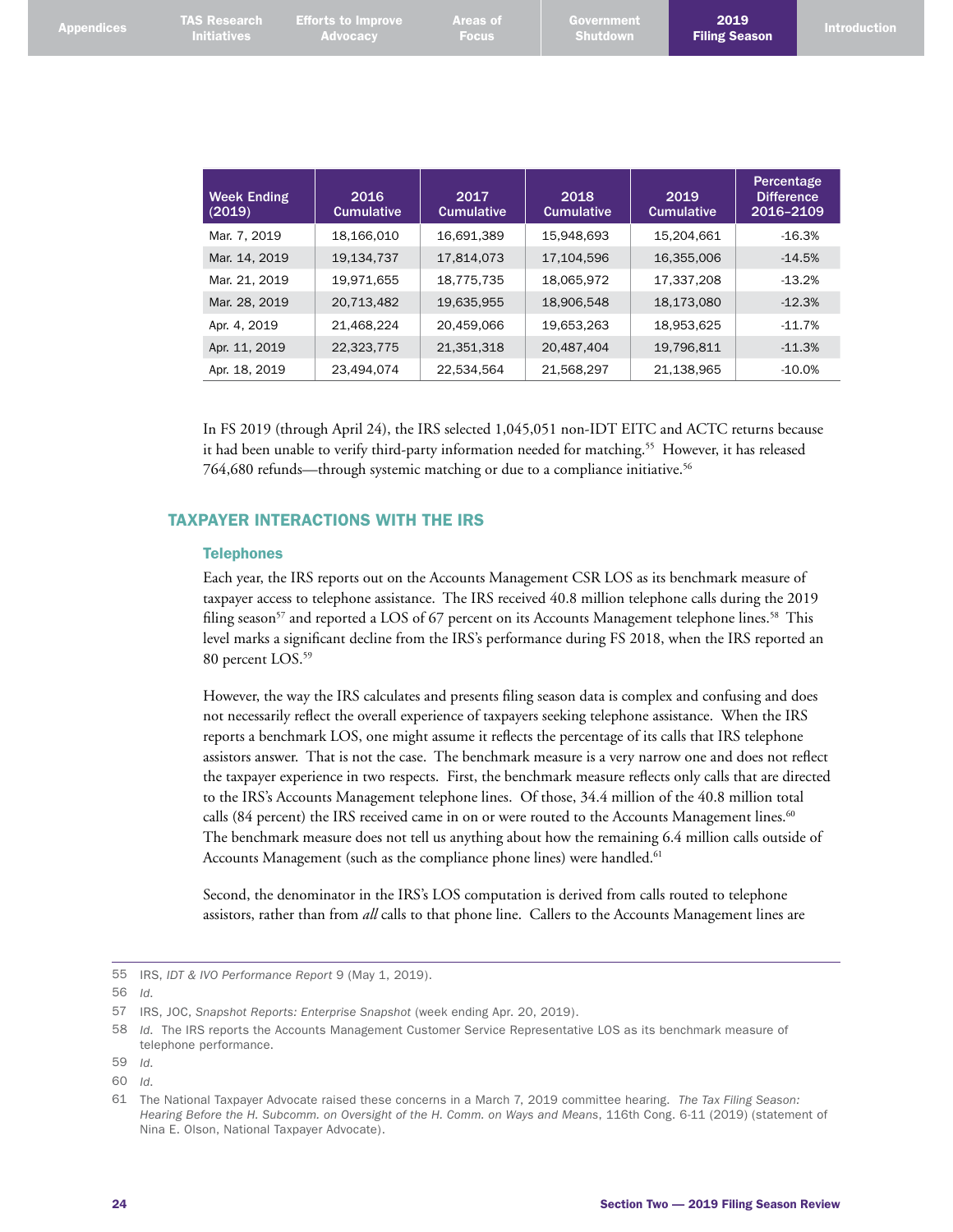greeted by a phone tree, and based on their responses, callers are directed either to an employee for live assistance or to an automated system. Depending on which buttons a caller pushes, the IRS decides whether to direct the caller to its automated offerings. In other words, automation is not a deliberate caller-selected option. Only 40 percent of the 20.2 million calls answered by the Accounts Management lines (about 8.1 million) were routed to assistors and are included in the LOS computation, while the remaining taxpayer calls were routed to automation or reflected taxpayer hang-ups (typically because taxpayers do not want to work through the phone tree or wait on hold). 62 As a result, while the IRS is reporting a benchmark level of service of 67 percent, *IRS employees answered only 23 percent of the calls received on the Accounts Management lines and 25 percent of calls received on all lines*. 63

#### *Breakout of IRS Telephone Lines*

To understand the IRS's telephone statistics, a few concepts are important:

- The IRS tracks the total number of calls it receives, which is known as the "Enterprise Total." The Accounts Management telephone lines are the largest subset of the Enterprise Total, accounting for 84 percent of all calls during the filing season. The IRS generally directs calls to the Accounts Management lines for account inquiries and answers to tax law questions, among other things. 64 The remaining 16 percent of calls reflect a combination of calls to the Consolidated Automated Collection System lines, which include most of the IRS's compliance service operations and certain other low-volume telephone lines. 65
- Calls generally are directed either to telephone assistors or an automated response. Whether a call is routed to a telephone assistor or to automation generally depends on the telephone number the taxpayer calls and how the caller responds to the automated prompts he or she encounters.

Figure 2.4 shows the IRS's performance during the 2019 filing season for the Accounts Management total, many of the filing season-related phone lines that are components of the Accounts Management total, a few lines of special interest, and the Enterprise total. There was a 16.4 percent decrease in calls answered by an assistor, from 10.4 million calls in FS 2018 to 8.1 million in FS 2019 on the Accounts Management line. Most phone lines showed a decline in service, marked by a lower LOS and longer times on hold ("Average Speed of Answer"). 66 Generally, longer wait times indicate a greater likelihood that a taxpayer will hang up and attempt a repeat call.

<sup>62</sup> IRS, JOC, *Snapshot Reports: Enterprise Snapshot* (week ending Apr. 20, 2019).

<sup>63</sup> *Id*.

<sup>64</sup> For the Jan. 1–Apr. 20, 2019, period the IRS received 40.8 million calls Enterprise-wide, and of that total, 34.4 million calls were directed to the Accounts Management telephone lines (84 percent). IRS, JOC, *Snapshot Reports: Enterprise Snapshot*  (Apr. 20, 2019).

<sup>65</sup> Internal Revenue Manual (IRM) 21.1.1.3, *Customer Service Representative (CSR) Duties* (Oct. 1, 2018).

<sup>66</sup> IRS, *JOC, Snapshot Reports: Enterprise Snapshot* (Apr. 20, 2019) (source of AM and Enterprise Total data); IRS, JOC, *Snapshot Reports: Product Line Detail* (Apr. 20, 2019) (source of all other data except the Taxpayer Protection Program (TPP) line); IRS, JOC, *FY 2019 Weekly TPP Snapshot Report* (Apr. 20, 2019) (source of TPP line data). Data from Jan. 1–Apr. 20, 2019. Dialed attempts, sometimes called Net Attempts, is the number of callers intended for a given product line. Dialed attempts exclude callers who dialed the number, but should have dialed another number, and includes callers who dialed another number but should have dialed this number. IRS, *FY 17 Snapshot & ELS Reporting Guidelines*, Version 2017.02 (Mar. 3, 2017).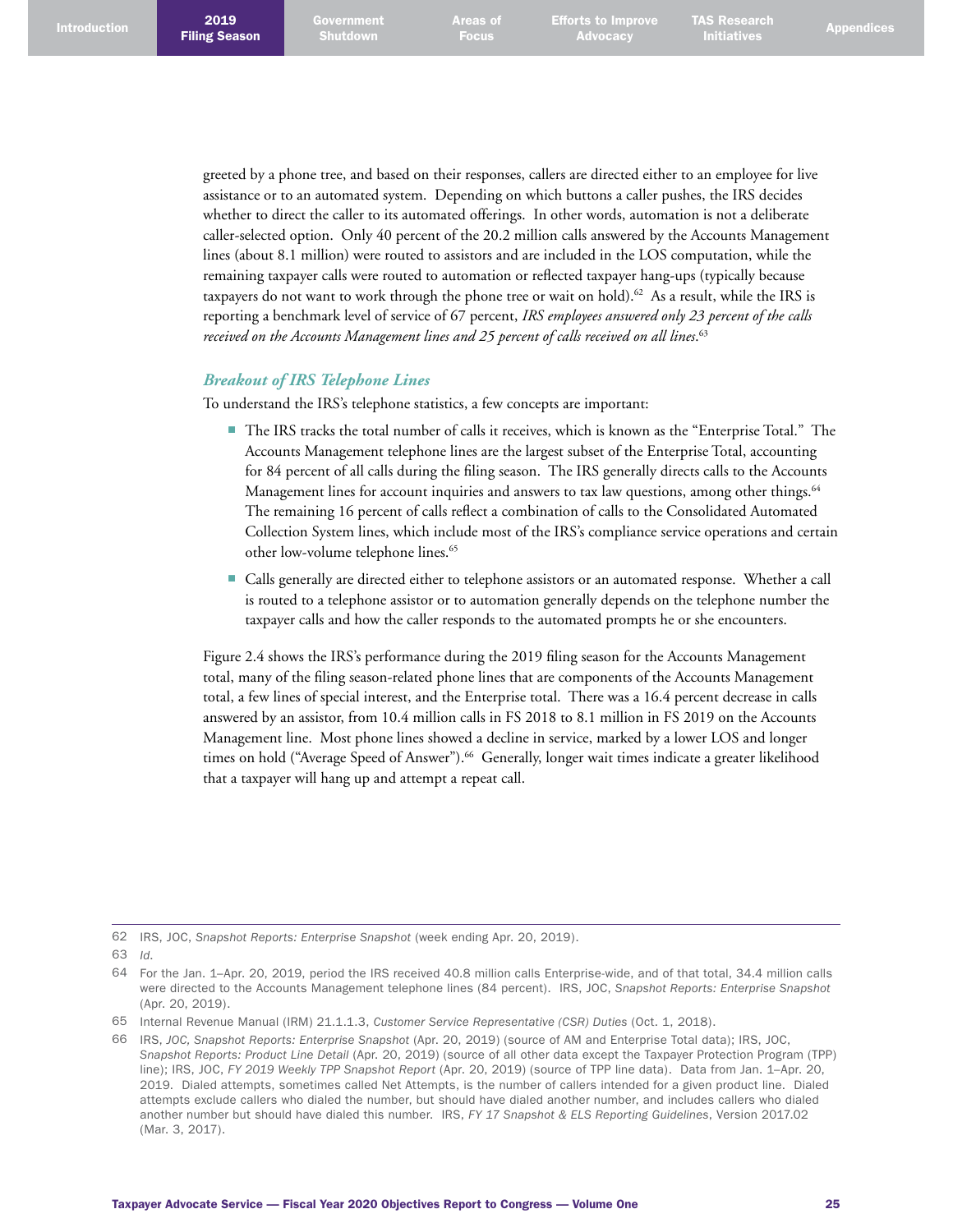|  | <b>Appendices</b> |  |  |  |
|--|-------------------|--|--|--|

| Į           |
|-------------|
| ¢           |
| i<br>I      |
| l           |
|             |
|             |
|             |
|             |
| I<br>I      |
|             |
| ļ<br>¢<br>I |
| i           |
|             |
|             |
| )<br>c      |
| d<br>ۯ      |
| í<br>I      |
| i           |
| i           |
| ١           |
| I<br>ł      |
| ł           |
| ¢<br>١      |
| ŧ           |
| ¢<br>J      |
| þ<br>I      |
|             |
|             |
|             |
| I           |
|             |
| Č           |
|             |
| l<br>ׇ֚֬    |
|             |
| ó           |
|             |
| ¢           |
| J<br>ı      |
| Ľ           |
| н<br>İ      |
|             |
|             |
| I           |
|             |
| I           |
|             |
|             |
| ₹           |
|             |
| Ć           |
| J<br>U      |
|             |
|             |
|             |
|             |
|             |
|             |

|                                                                                                              |                           | 2018                          |                                           |                     |                    | 2019                                 |                                            |                    |                             | Percent Change                          |
|--------------------------------------------------------------------------------------------------------------|---------------------------|-------------------------------|-------------------------------------------|---------------------|--------------------|--------------------------------------|--------------------------------------------|--------------------|-----------------------------|-----------------------------------------|
| Telephone Line                                                                                               | Attempts<br><b>Dialed</b> | Answered<br>Assistor<br>Calls | Speed of<br>Minutes)<br>Average<br>Answer | Level of<br>Service | Attempts<br>Dialed | Answered<br>Assistor<br><b>Calls</b> | Speed of<br>(Minutes)<br>Average<br>Answer | evel of<br>Service | Percentage<br>Change<br>ASA | Percentage<br>Change<br>50 <sub>1</sub> |
| Accounts Management (AM) (Sum of 32 Lines)                                                                   | 35,668,223                | 10,422,742                    | $\overline{5}$ .1                         | 80.0%               | 34,382,805         | 8,059,818                            | Q<br>တ                                     | 66.9%              | 76.8%                       | $-16.4%$                                |
| Refund Hotline 800-829-1954                                                                                  | 12,713,310                | 115,577                       | 3.9                                       | 83.0%               | 11,806,636         | 63,090                               | 5.2                                        | 76.6%              | 32.9%                       | $-7.7%$                                 |
| Individual Income Tax Services 800-829-1040                                                                  | 7,894,684                 | 2,434,719                     | rü<br>ຕ                                   | 79.1%               | 7,316,757          | 1,903,012                            | ∞<br>$\infty$                              | 66.5%              | 150.5%                      | $-15.9%$                                |
| Transcript 800-908-9946                                                                                      | 1,568,196                 | 206,723                       | 7.1                                       | 75.2%               | 1,094,351          | 46,975                               | 7.6                                        | 81.0%              | 7.3%                        | 7.7%                                    |
| 800-829-0922<br>Wage & Investment IMF Customer Response                                                      | 1,797,884                 | 820,456                       | 3.5                                       | 82.0%               | 1,399,034          | 495,207                              | 8.2                                        | 66.2%              | 134.8%                      | $-19.2%$                                |
| Refund Call Back 800-829-0582                                                                                | 1,482,996                 | 538,468                       | 4.3                                       | 80.7%               | 3,132,815          | 871,323                              | 10.2                                       | 56.4%              | 137.6%                      | $-30.1%$                                |
| Business & Specialty Tax Services 800-829-4933                                                               | 1,587,233                 | 787,089                       | 8.5                                       | 77.3%               | 1,702,836          | 567,682                              | 16.5                                       | 62.1%              | 94.1%                       | 19.6%                                   |
| WI ID Theft 800-908-4490                                                                                     | 906,515                   | 507,904                       | rö<br>က                                   | 83.3%               | 696,315            | 273,006                              | Ņ<br>∞ं                                    | 68.9%              | 134.3%                      | 17.3%                                   |
| 4<br>Self-Employed IMF Customer Response 800-829-837                                                         | 876,086                   | 388,652                       | 3.8                                       | 80.4%               | 679,649            | 234,012                              | œ<br>$\infty$                              | 64.2%              | 132.5%                      | $-20.2%$                                |
| ACA Hotline 800-919-0452                                                                                     | 817,981                   | 547,746                       | $\overline{8.1}$                          | 81.1%               | 628,441            | 400,358                              | 6.2                                        | 81.8%              | $-23.9%$                    | 0.8%                                    |
| Tax Law 866-883-0217                                                                                         | 659,111                   | 467,691                       | $\overline{O}$<br>∞                       | 79.1%               | 531,024            | 388,533                              | 4.7                                        | 80.6%              | -47.0%                      | 1.8%                                    |
| PPS 866-860-4259                                                                                             | 886,265                   | 692,443                       | $3.\overline{3}$                          | 90.7%               | 853,189            | 533,069                              | 6.8                                        | 83.3%              | 107.1%                      | $-8.2%$                                 |
| BMF Customer Response 800-829-0115                                                                           | 691,943                   | 500,688                       | 8.5                                       | 83.7%               | 543,671            | 312,123                              | 16.3                                       | 69.8%              | 91.8%                       | 16.6%                                   |
| International 8775 855-790-8775                                                                              | 215,713                   | 148,192                       | 3.0                                       | 81.9%               | 259,822            | 153,921                              | Ņ<br>ო                                     | 78.6%              | 6.7%                        | $-4.1\%$                                |
| 9-5500<br>Tax Exempt and Government Entities (TE/GE) 877-82                                                  | 205,323                   | 123,777                       | 8.4                                       | 72.7%               | 169,378            | 118,297                              | 3.6                                        | 88.6%              | $-56.9%$                    | 21.8%                                   |
| 82<br>Individual Taxpayer Identification Number 800-908-99                                                   | 203,591                   | 137,935                       | 6.0                                       | 79.1%               | 240,224            | 126,599                              | 12.0                                       | 63.8%              | 100.0%                      | 19.3%                                   |
| NTA 877-777-4778                                                                                             | 308,477                   | 167,734                       | 3.7                                       | 75.2%               | 442,949            | 155,283                              | ო<br>$\frac{3}{1}$                         | 47.0%              | 260.4%                      | 37.5%                                   |
| VITA Location 800-906-9887                                                                                   | 48,890                    | 35,115                        | 2.2                                       | 82.5%               | 42,259             | 30,365                               | 1.7                                        | 82.2%              | $-22.7%$                    | $-0.4%$                                 |
| TAC Appointment 844-545-5640                                                                                 | 2,232,666                 | 1,438,502                     | 5.7                                       | 76.0%               | 1,847,085          | 1,019,131                            | 7.2                                        | 67.0%              | 26.9%                       | $-11.9%$                                |
| Installment Agreement/Balance Due                                                                            | 1,941,044                 | 947,294                       | 28.7                                      | 49.0%               | 2,201,579          | 527,112                              | ru.<br>49.                                 | 24.1%              | 72.3%                       | 50.8%                                   |
| Taxpayer Protection Program 800-830-5084                                                                     | 1,753,421                 | 1,051,828                     | 12.5                                      | 70.1%               | 1,335,279          | 686,154                              | 13.3                                       | 60.4%              | 6.4%                        | $-13.8%$                                |
| Forms Order Line 800-829-3676 (800-TAX-FORM)                                                                 | 994,055                   | 506,605                       | 7.4                                       | 69.0%               | 1,081,288          | 402,073                              | 11.2                                       | 49.9%              | 51.6%                       | $-27.7%$                                |
| Amended Return Hotline 866-464-2050                                                                          | 447,167                   | 325,396                       | 4.1                                       | 88.6%               | 890,753            | 334,135                              | 10.1                                       | 62.1%              | 145.5%                      | 29.9%                                   |
| rder<br>Enterprise Total (Includes AM, Compliance, EPSS, Forms O<br>Line, ASK TAS, Enrolled Agent and IDTVA) | 42,512,830                | 13,521,301                    | 8.7                                       | 72.9%               | 40,796,555         | 10,082,963                           | 13.2                                       | 58.5%              | 51.9%                       | $-19.7%$                                |

**TAS Research**<br><u>Initiati</u>ves

**Efforts to Improve Advocacy** 

IRS, JOC, Snapshot Reports: Enterprise Snapshot (Apr. 20, 2019) (source of AM and Enterprise Total data); IRS, JOC, Snapshot Reports: Product Line Detail (Apr. 20,<br>2019) (source of all other data except the Taxpayer Protec 2019) (source of all other data except the Taxpayer Protection Program (TPP) line); IRS, JOC, *FY 2019 Weekly TPP Snapshot Report* (Apr. 20, 2019) (source of TPP line 67 IRS, JOC, *Snapshot Reports: Enterprise Snapshot* (Apr. 20, 2019) (source of AM and Enterprise Total data); IRS, JOC, *Snapshot Reports: Product Line Detail* (Apr. 20, data). Data from Jan. 1–Apr. 20, 2019. Figure 2.4 does not list all Accounts Management telephone lines. $67$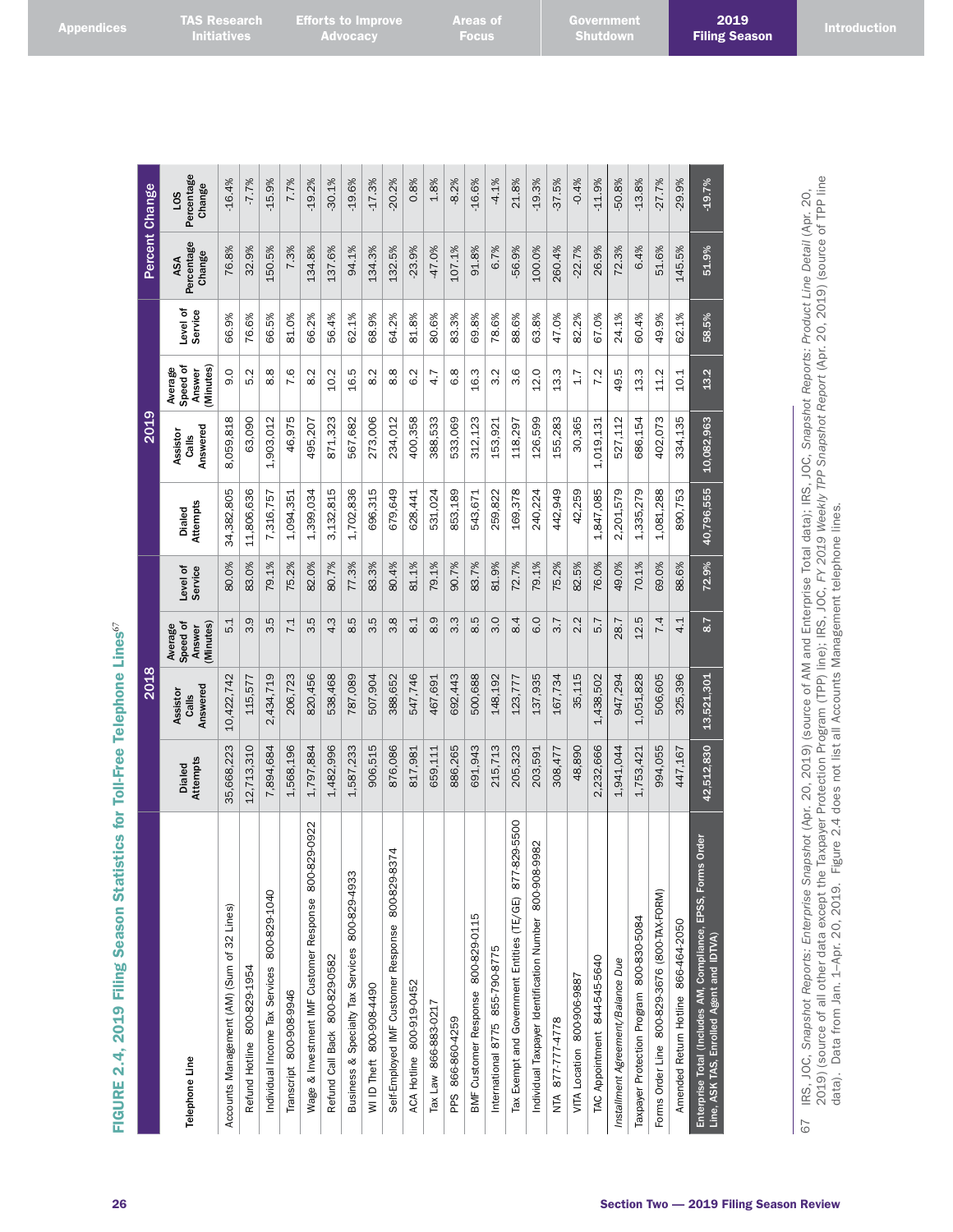## *Telephone Service Observations*

As noted above, favorable top-line numbers mask significant weaknesses in IRS telephone service. Consider the following:

- **The LOS was not uniformly high across all IRS telephone lines.** During FS 2019, the IRS received 6.4 million calls to telephone lines not included in the Accounts Management umbrella, such as those directed to the compliance functions. These calls accounted for 16 percent of the total calls the IRS received this filing season. One particular compliance line—the "Installment Agreement/Balance Due" line, which taxpayers generally call if they cannot pay their tax liabilities in full and are seeking to arrange a payment plan—had extremely poor service in FS 2019. The IRS received over 2.2 million calls on this line and had a LOS of 24 percent for FS 2019, meaning that more than three out of four taxpayers who attempted to call this line did not receive assistance at the time of the call. Taxpayers who spoke to an assistor waited an average of 49 minutes on hold. 68
- **Although we believe most taxpayers calling the IRS want to speak to an employee, 60 percent of Accounts Management calls were answered by automation.**69 Callers generally have no choice regarding how and where their calls are routed—the IRS programs call-transfers based on the caller's response to pre-recorded telephone prompt options. The IRS call tree generally does not present the taxpayer with an option to speak to a live assistor. *Thus, the LOS data reflects where taxpayers have been directed by the IRS, not necessarily where and how taxpayers need or would like to be assisted.*
- Despite a reported LOS of 67 percent, IRS telephone assistors answered only about 23 **percent of the calls the IRS received on its Accounts Management lines.** When the IRS reports its benchmark LOS was 67 percent, a casual observer may conclude that telephone assistors answered 67 percent of the calls the IRS received. In fact, *telephone assistors answered only 8.1 million calls out of 34.4 million calls received on the Accounts Management lines, or 23 percent.* We are not suggesting that the IRS only served 23 percent of callers; we recognize that some are adequately served through automation and some quickly hang up for personal reasons (*e.g.,* a callwaiting notification is received just after the start of the call). But when telephone assistors answer only 23 percent of taxpayer calls during a period when the IRS reports a "Level of Service" of 67 percent, the need for more transparent performance measures is apparent.
- Measures like LOS do not provide qualitative information about the assistance a taxpayer **receives on a telephone call.** Achieving a high LOS does not mean much if the IRS is unable to answer taxpayers' questions over the phone or guide them to an appropriate solution to resolve their issues. To more thoroughly evaluate the IRS's telephone service and its service on other communication channels, the IRS should incorporate additional measures aimed at assessing taxpayer satisfaction. According to researchers, the "single biggest driver of customer satisfaction" is First Contact Resolution. 70 *Almost 40 percent of taxpayers calling the IRS felt one call did not fully resolve their problems*. 71 These results show taxpayers are not getting the full assistance they need

<sup>68</sup> IRS, JOC, *Snapshot Reports: Product Line Detail Snapshot* (week ending Apr. 20, 2019).

<sup>69</sup> Of the 20.2 million Accounts Management calls the IRS took during the filing season, 12.1 million were directed to automation. IRS, JOC, *Snapshot Reports: Enterprise Snapshot* (week ending Apr. 20, 2019).

<sup>70</sup> Jeff Rumburg & Eric Zbikowski, MetricNet, *The Five Most Important KPI's (Key Performance Indicators) for the Call Center* 5 (Feb. 20, 2013), [https://ccng.com/uploads/five\\_most\\_important\\_kpis\\_for\\_the\\_call\\_center\\_metricnet.pdf](https://ccng.com/uploads/five_most_important_kpis_for_the_call_center_metricnet.pdf).

<sup>71</sup> National Taxpayer Advocate 2017 Annual Report to Congress vol. 2 62, 85 (Research Study: *A Further Exploration of Taxpayers' Varying Abilities and Attitudes Toward IRS Options for Fulfilling Common Taxpayer Service Needs*).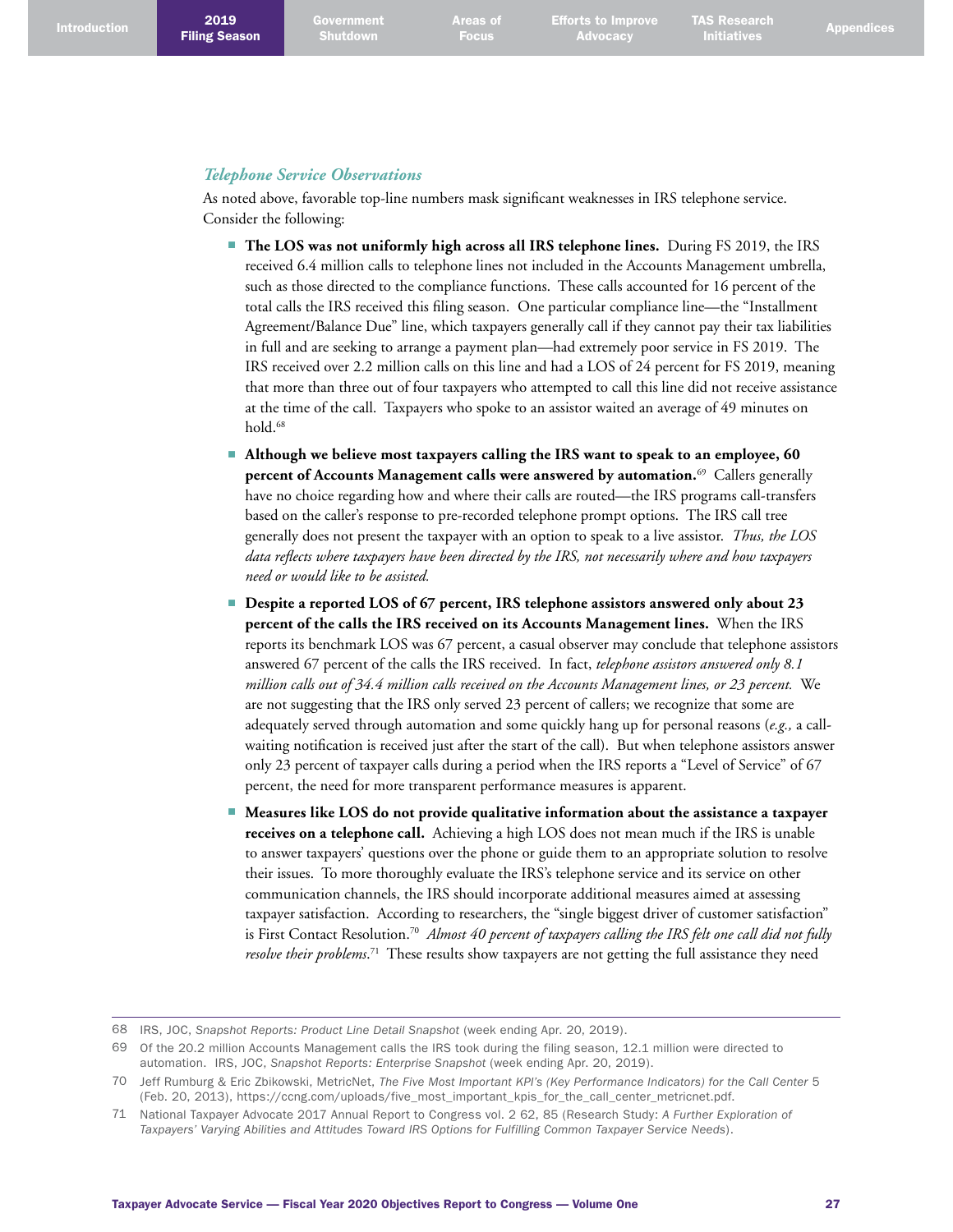**Advocacy** 

2019

over the phone, jeopardizing their *rights to quality service* and *to be informed*, while potentially undermining voluntary compliance.<sup>72</sup>

#### **Correspondence**

There is a pool of Accounts Management employees that the IRS shifts between answering the phones and responding to taxpayer correspondence. 73 As a result, the IRS faces a difficult choice in deciding which service to prioritize. If it assigns more employees to answer taxpayer telephone calls, it will fall further behind in processing taxpayer responses to proposed adjustment notices. If it assigns more employees to process taxpayer responses to proposed adjustment notices, it will answer fewer telephone calls. On average, the IRS has received approximately nine million letters annually responding to proposed adjustments and other notices (*e.g*., requesting penalty abatements, responding to math error notices, and making payment arrangements). 74 The failure to timely process taxpayer responses to proposed increases in tax liability can have a significant impact on the taxpayer.

Figure 2.5 shows examples of key Accounts Management correspondence inventory levels at the conclusion of recent filing seasons. The "IMF Correspondence" category includes all taxpayer correspondence from individual taxpayers that is not handled by another function within the IRS; the "Amended Return/Duplicate Filing" category includes correspondence in which taxpayers are seeking to file amended returns;75 and the "Injured Spouse" category includes Forms 8379, *Injured Spouse Allocation,* received from taxpayers.<sup>76</sup> The Injured Spouse correspondence inventory and percentage of overaged Injured Spouse inventory (more than 45 days old) has shown a significant increase from 2018 to 2019. TAS case receipts for Amended Returns from Wage and Investment (W&I) increased by 12 percent, and Injured Spouse from W&I cases increased by 23 percent, from April 2018 to April 2019. 77

<sup>72</sup> For further discussion on IRS phone service, see National Taxpayer Advocate FY 2019 Objectives Report to Congress 41-46 (Area of Focus: *The IRS's Failure to Create an Omnichannel Service Environment Restricts Taxpayers' Ability to Get Assistance Using the Communication Channels That Best Meet Their Needs and Preferences*). *See also* National Taxpayer Advocate 2017 Annual Report to Congress 22-35 (Most Serious Problem: *Telephones: The IRS Needs to Modernize the Way It Serves Taxpayers Over the Telephone, Which Should Become an Essential Part of an Omnichannel Customer Service Environment*).

<sup>73</sup> IRM 21.1.1.3, *Customer Service Representative (CSR) Duties* (Oct. 1, 2018).

<sup>74</sup> Over the past decade, annual taxpayer correspondence in response to proposed adjustments has ranged from a low of 7.1 million letters to a high of 11.7 million letters and has averaged approximately nine million per year. *See* IRS, JOC, *Adjustments Inventory Reports: July-September Fiscal Year Comparison* (FY 2009 through FY 2018).

<sup>75</sup> Amended returns are not accepted through e-file and thus must be filed on paper.

<sup>76</sup> A taxpayer who participated in the filing of a joint return may request that his or her share of the credit balance be refunded where it otherwise would be applied to a past-due obligation of the other spouse.

<sup>77</sup> Data obtained from the Taxpayer Advocate Management Information System (TAMIS) (May 1, 2018; May 1, 2019).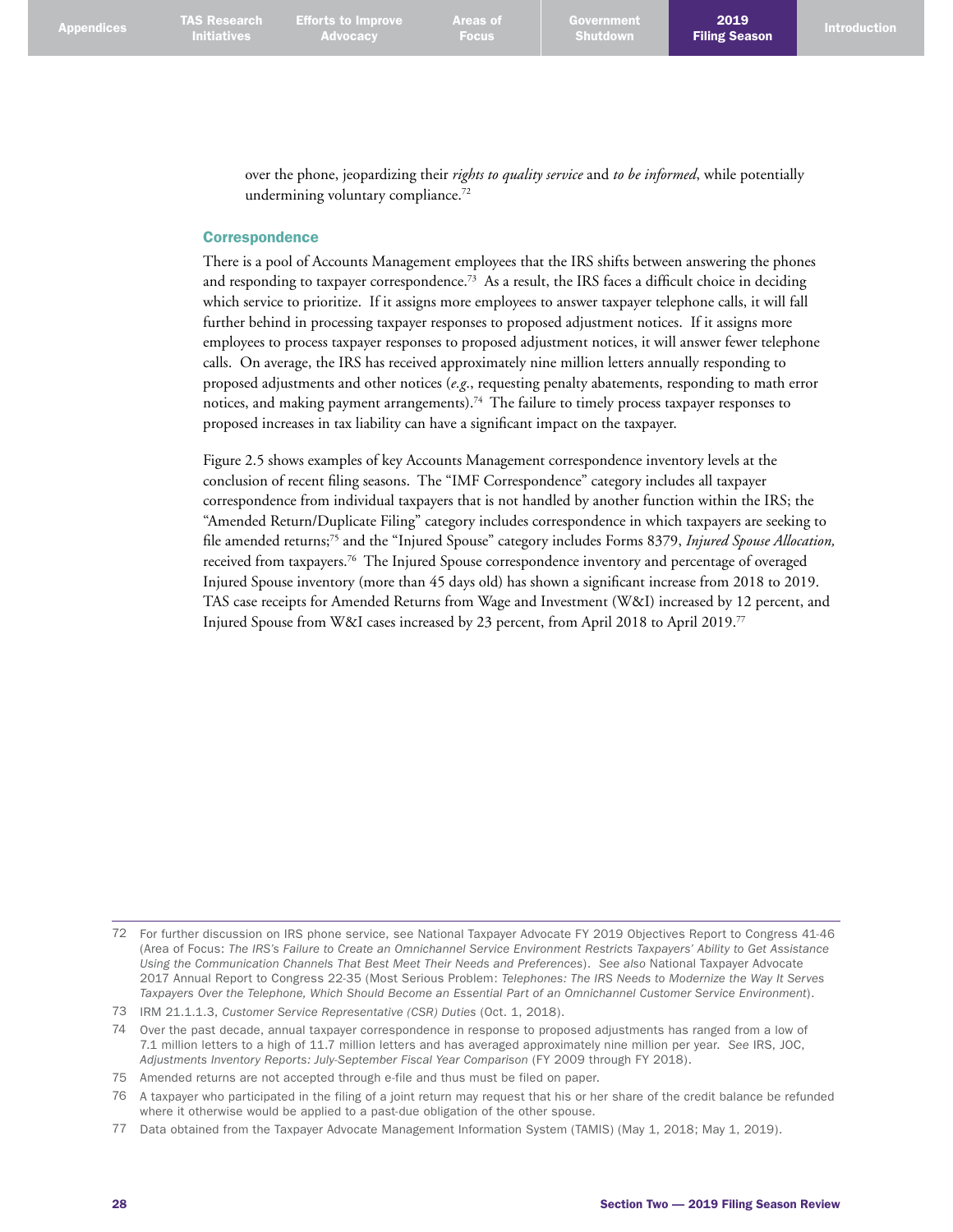| <b>Introduction</b> | 2019<br><b>Filing Season</b> | Government<br>Shutdown | <b>Areas of A</b><br><b>Focus</b> | <b>Efforts to Improve TAS Research \</b><br>$\blacktriangle$ Advocacy | <b>Initiatives</b> | <b>Appendices</b> |
|---------------------|------------------------------|------------------------|-----------------------------------|-----------------------------------------------------------------------|--------------------|-------------------|
|                     |                              |                        |                                   |                                                                       |                    |                   |

## FIGURE 2.5, Selected Individual Master File (IMF) Correspondence Inventory Levels, April 2017, 2018, and 2019<sup>78</sup>

|                                 | <b>Week Ending</b><br>4/22/17 | <b>Week Ending</b><br>4/21/18 | Week Ending<br>4/20/19 | % Change<br>2018-2019 |
|---------------------------------|-------------------------------|-------------------------------|------------------------|-----------------------|
| <b>IMF Correspondence</b>       | 192.522                       | 153,440                       | 126.204                | $-17.8%$              |
| Overage                         | 29.9%                         | 35.0%                         | 30.9%                  | $-11.7%$              |
| Amended Return/Duplicate Filing | 273,567                       | 356,988                       | 175,842                | $-50.7%$              |
| Overage                         | 15.9%                         | 23.1%                         | 41.0%                  | 77.5%                 |
| Injured Spouse                  | 93.136                        | 95.127                        | 130.443                | 37.1%                 |
| Overage                         | 15.0%                         | 20.4%                         | 22.5%                  | 10.3%                 |

#### Face-to-Face Service at Taxpayer Assistance Centers

This filing season, the IRS continued its policy of requiring taxpayers to schedule an appointment to receive assistance at any of its TACs. 79 Thus, the TACs, previously known as "walk-in" sites, have been completely transformed to become "appointment only" sites. 80 To schedule an appointment, a taxpayer must call the TAC Appointment line (844-545-5640). 81 The telephone assistor determines the taxpayer's need and, if possible, directs taxpayers to resources where they may find answers to their questions. 82 The telephone assistor schedules an appointment for the taxpayer if the assistor determines the need meets the criteria for visiting a TAC—not simply because the taxpayer requests or prefers an appointment. 83 During this filing season, TAS received complaints from taxpayers regarding problems with receiving service from a TAC—sometimes even when the taxpayer had an appointment.

The IRS asserts that it is serving more taxpayers under the appointment-only approach since Accounts Management employees who staff the TAC Appointment line can assist many taxpayers by either answering their questions or directing them to a self-help option. For example, an assistor may save a trip to an IRS office for taxpayers looking for forms or publications by telling them how to download from IRS.gov or giving a centralized number to call to request mailed copies. The IRS says its staff is thereby freed up to assist taxpayers who truly require face-to-face assistance. In addition to the push toward using online self-help options, taxpayers visiting TACs are greeted with a sign on the door that appointments are

<sup>78</sup> IRS, JOC, *Customer Account Services, Accounts Management Paper Inventory Reports: National Inventory Age Report* (weeks ending Apr. 22, 2017; Apr. 21, 2018; and Apr. 20, 2019). The Injured Spouse figures reflect taxpayers affected by offsets from the Debtor Master File or from the Financial Management Service and covers debts related to child support, student loans, *etc*.

<sup>79</sup> IRS News Release IR 2019-67, *IRS.gov: Best place to get last-minute tax tips and resources* (Apr. 9, 2019), [https://www.irs.](https://www.irs.gov/newsroom/irsgov-best-place-to-get-last-minute-tax-tips-and-resources) [gov/newsroom/irsgov-best-place-to-get-last-minute-tax-tips-and-resources](https://www.irs.gov/newsroom/irsgov-best-place-to-get-last-minute-tax-tips-and-resources) (last visited June 7, 2019).

<sup>80</sup> For a more detailed discussion, see National Taxpayer Advocate 2017 Annual Report to Congress 117-127 (Most Serious Problem: *Taxpayer Assistance Centers (TACs): Cuts to IRS Walk-In Sites Have Left the IRS With a Substantially Reduced Community Presence and Have Impaired the Ability of Taxpayers to Receive In-Person Assistance*).

<sup>81</sup> The TAC Appointment Line achieved a 67.0 percent LOS during the 2019 filing season, with an average wait time of 7.2 minutes. IRS, JOC, *Snapshot Reports: Product Line Detail Snapshot* (week ending Apr. 20, 2019).

<sup>82</sup> IRM 21.1.1.3, *Customer Service Representative (CSR) Duties* (Oct. 1, 2018).

<sup>83</sup> IRM 21.1.1.3(13), *Customer Service Representative (CSR) Duties* (Oct. 1, 2018) (noting the phone assistor will first try to provide direct assistance, and second, provide information on alternative service options). Even if offered an appointment, the taxpayer may decline if the available dates and times do not work. In those instances, the taxpayer may be left with having to choose a "second best" option.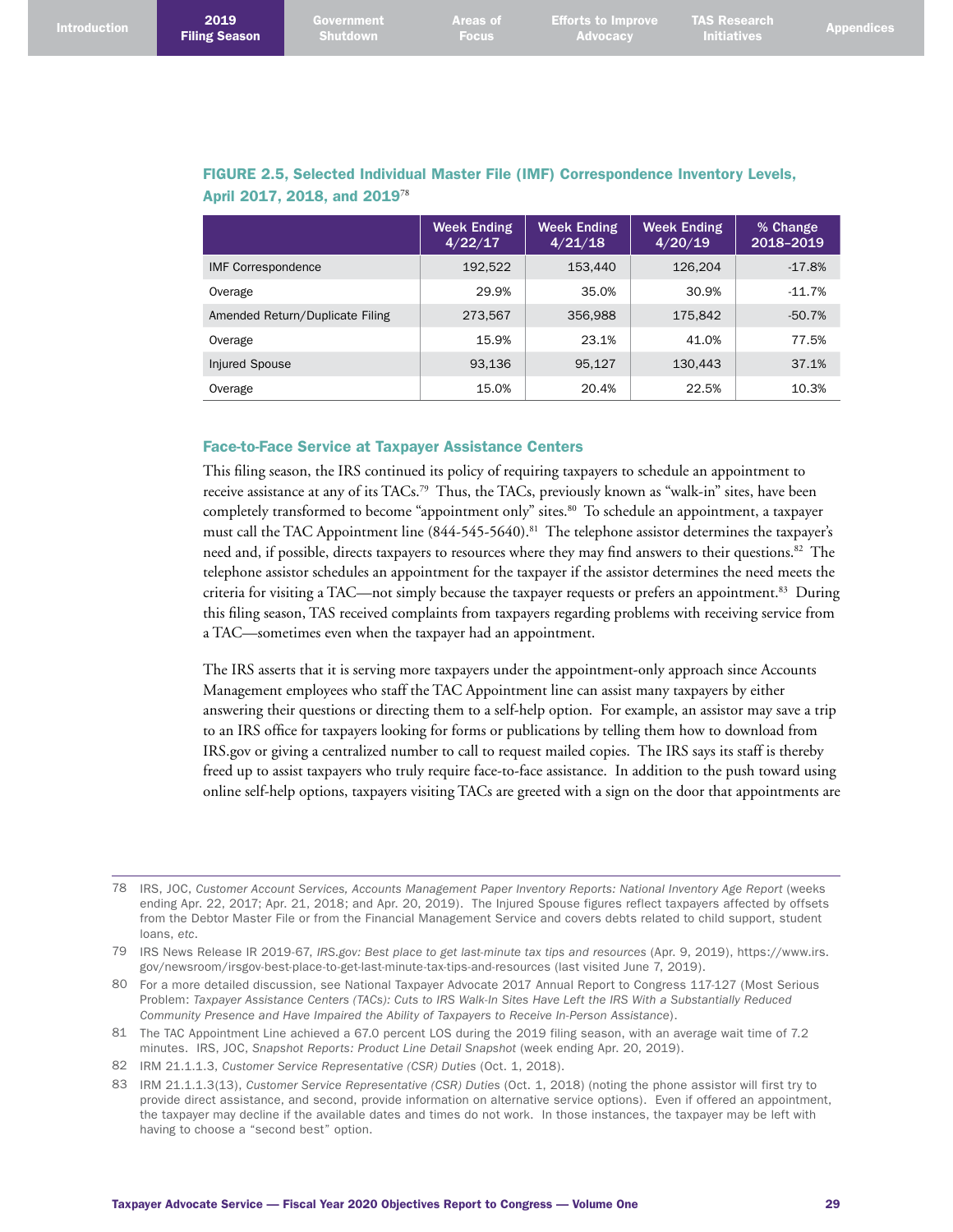required, with an exception only for limited services such as making a "limited payment," picking up a tax form, or dropping off a current year tax return. 84

The appointment-only approach can negatively impact taxpayers who need assistance urgently and cannot wait to obtain an appointment.<sup>85</sup> TAS is pleased that the IRS's current guidance to employees includes managerial discretion to assist taxpayers without appointments if the taxpayer has a hardship or can be assisted without affecting other scheduled appointments. 86 However, serving taxpayers without appointments remains an exception—and one that is granted on a case-by-case basis. As noted previously, only about 63,000 taxpayers received assistance at TACs without an appointment in the 2019 filing season (through March). 87

We continue to be concerned about the limitations on walk-in service for taxpayers. In fact, IRS data captures certain interactions with taxpayers but does not capture the full taxpayer experience. For instance, in the example above where a CSR instructs the taxpayer to download forms or publications, there is no way to know if the taxpayer ultimately located and downloaded the publication needed. An "appointments preferred" approach would be reasonable, but the "appointments required" approach the IRS has adopted (notwithstanding permitted managerial discretion) sends the wrong message to taxpayers. If a taxpayer takes the time to travel to an IRS assistance site, the IRS should do everything it can to assist that taxpayer. If the TAC has too many taxpayers to assist at the time, the IRS should utilize the process it used for decades, namely, have Revenue Agents or Revenue Officers and other qualified employees on call to assist during these overload times.

If the current trend continues, taxpayers soon may not have the option for in-person assistance from an IRS employee. Because of its new "appointment only" policy, the number of taxpayers visiting a TAC declined from about 5.6 million in FY 2015 to 2.9 million in FY 2018. 88 Moreover, the IRS has reduced the number of TACs from 401 to 358 since 2011.<sup>89</sup>

The Consolidated Appropriations Act of 2018 included several directives for the IRS to follow before deciding to close any more TACs, including:

■ Report to the committees on appropriations of the Senate and House of Representatives within 120 days of enactment of the Act on the steps being taken to prevent any TAC closures and the status of any proposed alternatives to fully staffed TACs;

<sup>84</sup> *See* National Taxpayer Advocate 2017 Annual Report to Congress 117-127 (Most Serious Problem: *Taxpayer Assistance Centers (TACs): Cuts to IRS Walk-In Sites Have Left the IRS With a Substantially Reduced Community Presence and Have Impaired the Ability of Taxpayers to Receive In-Person Assistance*). The IRS updated Publication 5202, *Appointment Only Poster for Field Assistance Taxpayer Assistance Centers (English-Spanish Version)* in February 2017. The prior August 2015 version contained no exceptions, stating only the following: "To provide the best possible service, taxpayer assistance is by appointment only."

<sup>85</sup> IRS W&I Division, *Business Performance Review* 15 (Apr. 30, 2019). The IRS will, in some circumstances, "double book" an appointment if the taxpayer has an urgent need. However, this will happen only when the taxpayer is able to explain the need, and the phone assistor is able to recognize the urgency. There are exception criteria for taxpayers who show up at a TAC without an appointment. Likewise, the taxpayer will need to explain the need, and a TAC employee needs to recognize the taxpayer should receive service.

<sup>86</sup> IRM 21.3.4.2.4.2, *TAC Appointment Exception Procedures* (Oct. 1, 2018).

<sup>87</sup> IRS W&I, *Business Performance Review* 12 (May 10, 2018).

<sup>88</sup> *Id*. 15 (Apr. 30, 2019).

<sup>89</sup> *See* GAO, GAO-12-176, *Processing Gains, but Taxpayer Assistance Could Be Enhanced by More Self-Service Tools* (Dec. 2011); *Review of the FY 2020 Budget Request for the U.S. Department of Treasury: Hearing Before the S. Subcomm. on Financial Services and General Government of the S. Comm. on Appropriations*, 116th Cong. (2019), (written testimony of Charles P. Rettig, Commissioner of Internal Revenue).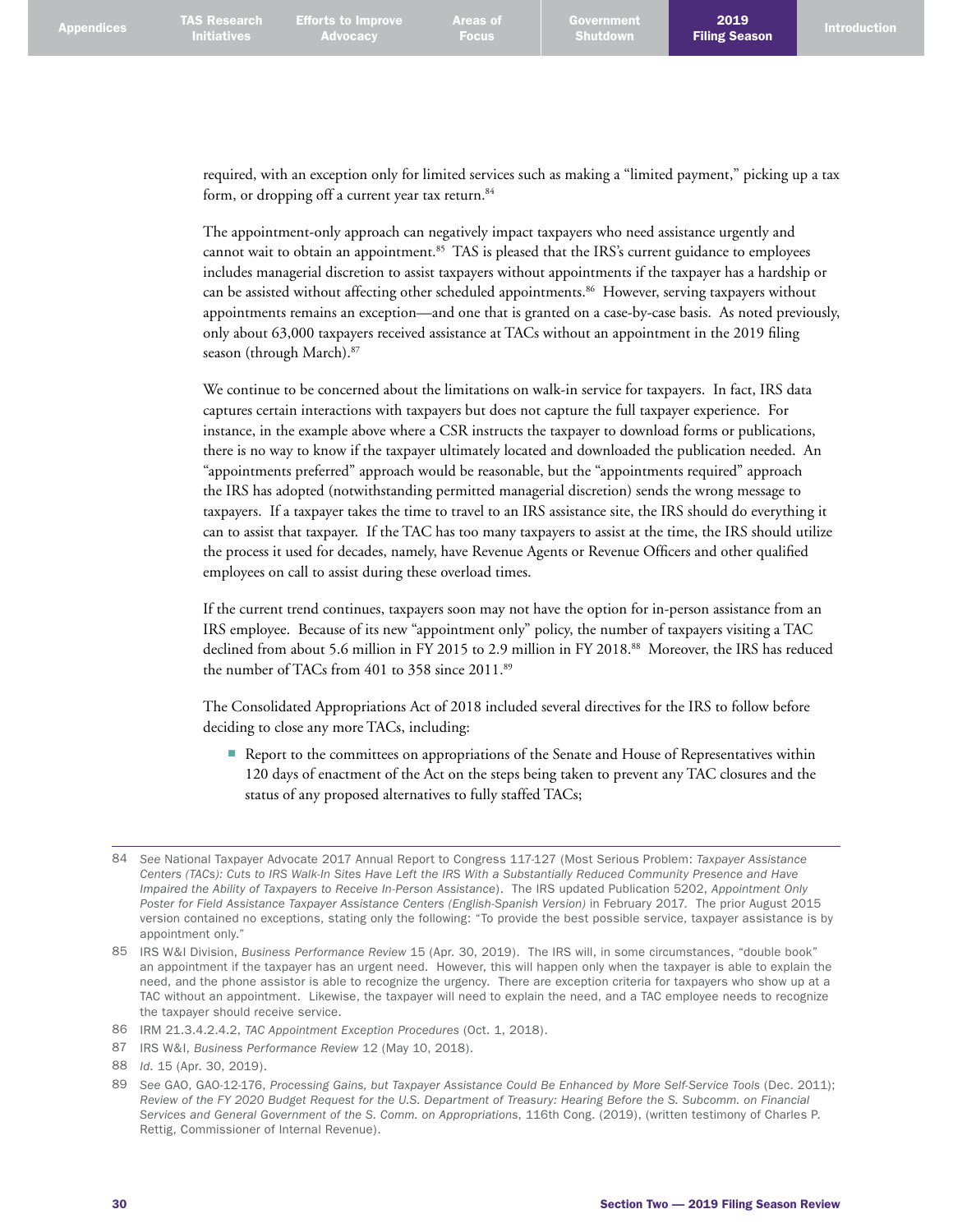- Conduct a study on the impact of closing a TAC and the adverse effects it has on taxpayers' ability to interact with the IRS; and
- Hold a public forum in the impacted community at least six months prior to a planned TAC closure and notify the committees on appropriations of the Senate and House of Representatives. 90

A recent TIGTA report noted that the IRS closed 12 TACs in 2018 but did so without adhering to these congressional directives in at least four of those closures. 91 Specifically, the IRS did not timely provide a report to congressional committees on the steps being taken to prevent TAC closures. Furthermore, the IRS did not conduct a study on the taxpayer impact of closing four TACs that the IRS closed after Congress passed the Consolidated Appropriations Act of 2018, nor did the IRS hold a public forum in the four affected communities at least six months prior to closing the TACs.

### Availability of Tax Forms and Publications

While a majority of taxpayers continue to file electronically, about 11 million taxpayers mail in paper tax returns. 92 Many of these taxpayers, along with a number of other taxpayers, rely on printed versions of forms and publications.

Gone are the days where taxpayers could grab the Form 1040 variant they needed, along with instructions and common publications, at their local public library or post office. The IRS directs those who need a printed version of tax forms (including the newly redesigned Form 1040) to IRS.gov, where taxpayers may download and print forms, instructions, and publications. However, not all Americans find this option convenient. A 2016 TAS survey found that more than 41 million U.S. taxpayers lack broadband access at home, including 14 million taxpayers with no internet access at home at all.<sup>93</sup> For such taxpayers, they will need to call 800-829-3676 (from 7 a.m. to 7 p.m. Mondays through Fridays) to order forms and publications by mail.

To see how easy it was to obtain printed copies of Form 1040, TAS asked a few employees to request the new "postcard" sized Form 1040 by mail. What they received was the simplified form printed on 8.5" x 11" paper, along with six schedules that they did not request.

## Online and Self-Service Tools

Online tools have become a more significant part of the filing season experience over time.<sup>94</sup> Broadly speaking, there are two categories of online tools: general access tools and taxpayer account tools.

<sup>90</sup> Consolidated Appropriations Act, 2018, Pub. L. No. 115-141, 132 Stat. 348.

<sup>91</sup> *See* TIGTA, Ref. No. 2019-40-029, *The Internal Revenue Service Did Not Follow Congressional Directives Before Closing Taxpayer Assistance Centers; a Data-Driven Model Should Be Used to Optimize Locations* (May 8, 2019).

<sup>92</sup> The IRS received 137.2 million returns in the 2019 filing season. Approximately 126.2 million of these (92 percent) were e-filed. IRS, *Filing Season Statistics for Week Ending April 19, 2019*, [https://www.irs.gov/newsroom/filing-season-statistics](https://www.irs.gov/newsroom/filing-season-statistics-for-week-ending-april-19-2019)[for-week-ending-april-19-2019](https://www.irs.gov/newsroom/filing-season-statistics-for-week-ending-april-19-2019) (last visited June 7, 2019).

<sup>93</sup> National Taxpayer Advocate 2017 Annual Report to Congress vol. 2 63 (*A Further Exploration of Taxpayers' Varying Abilities and Attitudes Toward IRS Options for Fulfilling Common Taxpayer Service Needs*) (TAS based the analysis in this report on 3,735 survey responses obtained as of February 2017).

<sup>94</sup> For further discussion of online accounts, see Efforts to Improve Taxpayer Advocacy: *TAS Explores Innovative Ways to Communicate with Taxpayers*, *infra*.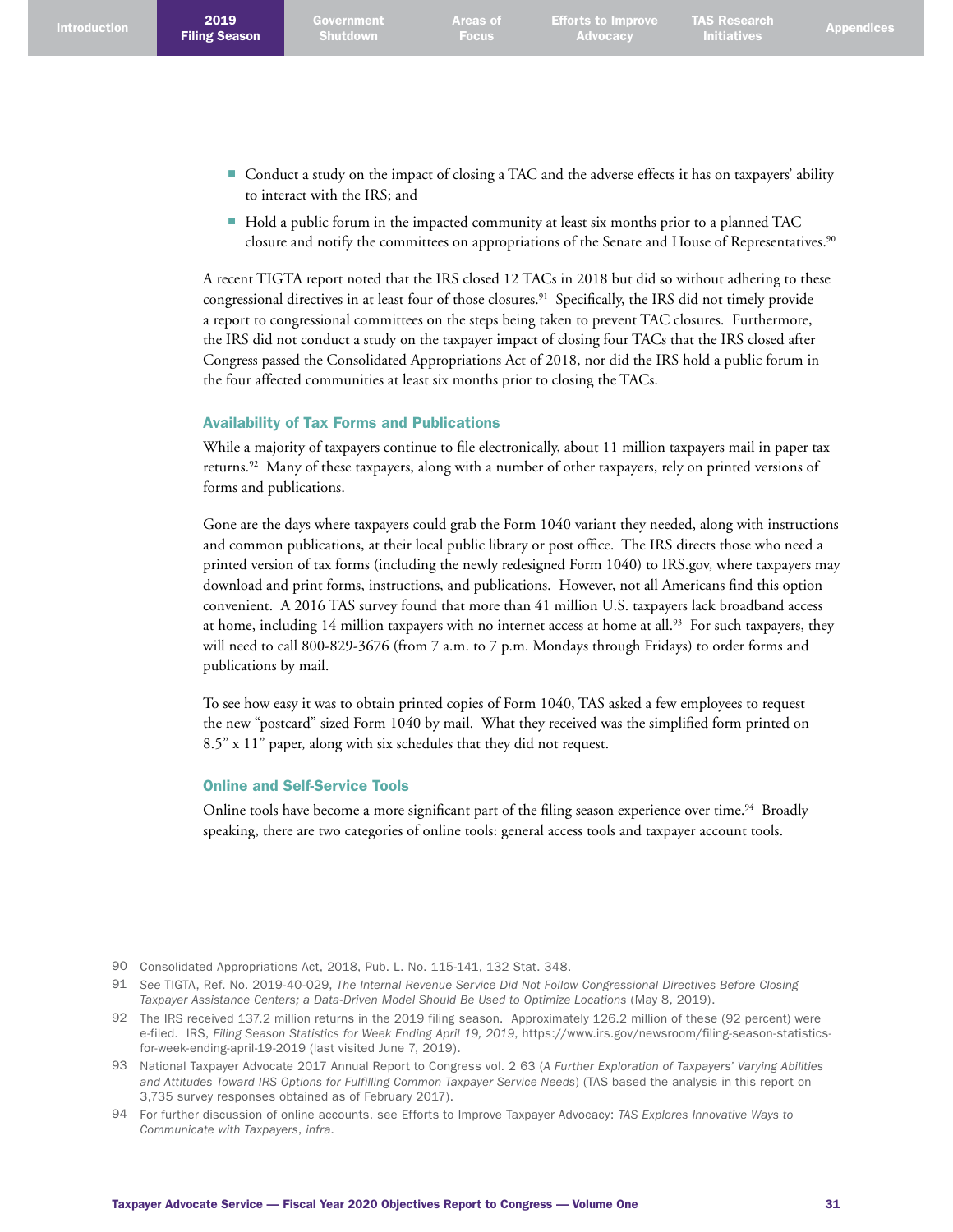General access tools allow taxpayers to obtain general information that is not case-specific. A few examples of what a taxpayer might accomplish on the IRS website (IRS.gov) include:

- Downloading tax forms, instructions, and publications;<sup>95</sup>
- Locating the TAC nearest to where the taxpayer lives;<sup>96</sup> and
- Using the Interactive Tax Assistant to find answers to general tax law questions such as who may be claimed as a dependent or whether a taxpayer may deduct medical expenses. 97

Taxpayer account tools generally require that the taxpayer pass an authentication test before getting any information or accessing features. Examples of account tools include:

- *Get Transcript*, where the taxpayer can view tax account information;<sup>98</sup>
- *Direct Pay*, where the taxpayer can make payments to the IRS;<sup>99</sup> and
- *View Your Tax Account Information*, where the taxpayer may view payment histories and remaining balance due for certain tax years.<sup>100</sup>

A general access tool can meet relatively simple needs, such as obtaining and printing tax forms or instructions—if the taxpayer has the ability to access the website. As noted above, 14 million individual taxpayers do not have internet access in their homes, and more than 41 million do not have broadband.<sup>101</sup> Even if a taxpayer does have internet access to obtain forms and instructions, he or she is left to determine on his or her own the answer to a question. Interactive tools are helpful, but locating the correct answer is dependent on the series of filtering questions matching the taxpayer's circumstances. Because the IRS will not answer tax law questions after the filing season that are unrelated to tax reform, these tools are the only option available to taxpayers for much of the year.

Taxpayers wishing to access account tools face a different challenge. Generally, these tools require that the taxpayer pass "multi-factor authentication." This security measure is intended to ensure the person requesting access is the true taxpayer and not an imposter. For example, to access an account transcript online for the first time, the taxpayer will need:

- His or her Social Security number (SSN), date of birth, filing status, and mailing address from the latest tax return;
- An email account;
- An account number from a credit card, mortgage, home equity loan, home equity line of credit, or car loan; and
- A mobile phone with the taxpayer's name on the account (*i.e.*, not pay-as-you-go minutes).

<sup>95</sup> IRS, *Forms, Instructions & Publications*, <https://www.irs.gov/forms-pubs> (last visited June 12, 2019).

<sup>96</sup> IRS, *Contact Your Local IRS Office*, <https://www.irs.gov/help-resources/contact-your-local-irs-office>(last visited June 12, 2019).

<sup>97</sup> IRS, *Interactive Tax Assistant (ITA)*, <https://www.irs.gov/uac/interactive-tax-assistant-ita-1>(last visited June 12, 2019).

<sup>98</sup> IRS, *Welcome to Get Transcript*,<https://www.irs.gov/individuals/get-transcript>(last visited June 12, 2019).

<sup>99</sup> IRS, *Direct Pay With Bank Account*,<https://www.irs.gov/payments/direct-pay>(last visited May 10, 2019).

<sup>100</sup> IRS, *View Your Tax Account Information*, <https://www.irs.gov/uac/view-your-tax-account> (last visited May 10, 2019).

<sup>101</sup> *See* National Taxpayer Advocate 2017 Annual Report to Congress vol. 2 62, 63 (Research Study: *A Further Exploration of Taxpayers' Varying Abilities and Attitudes Toward IRS Options for Fulfilling Common Taxpayer Service Needs*).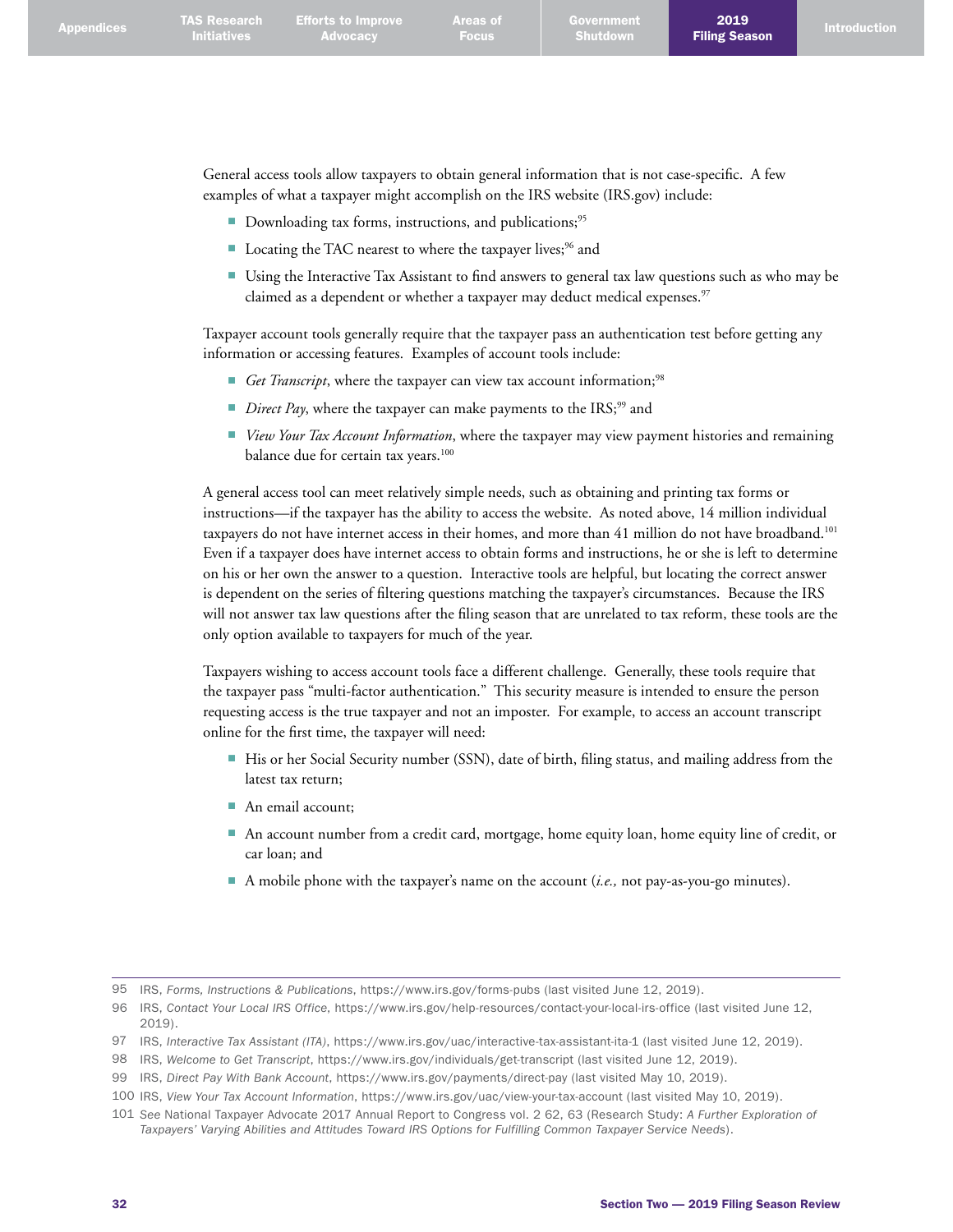After the user enters some initial information to validate his or her identity, the IRS will send a onetime use security code via text message to the taxpayer's cell phone. 102 Currently, only about one in five taxpayers pass authentication the first time he or she attempts access. 103

Not all taxpayer account tools require multi-factor authentication. For example, *Where's My Refund* allows the taxpayer to check when the IRS is likely to issue his or her tax refund.<sup>104</sup> The only information the user needs to provide is the SSN (or Individual Taxpayer Identification Number), filing status, and expected refund amount. As the IRS tries to transition taxpayers from using personal service to using online service, it is incumbent on the agency to develop ways to measure the effectiveness of online services at meeting taxpayer needs. To date, adequate measures do not exist. Moreover, ability to access remains a barrier to widespread and expanded usage. 105

#### SPECIAL TOPICS

#### Refund Fraud

For the 2019 filing season, the IRS has made a number of improvements to its refund fraud program. After a troubling 2018 filing season, in which the IRS refund fraud program was plagued with processing times that averaged about 40 days, false positive rates of 63 percent for IDT refund fraud filters, and 81 percent for non-IDT refund fraud filters, the IRS made a number of changes to the refund fraud program for the 2019 filing season.<sup>106</sup> These changes have resulted in a better experience for taxpayers.

Specifically:

- During the filing season, the IRS is systemically checking for the posting of third-party information daily instead of weekly;
- When the return is being selected due to a mismatch between the information on the return and the third-party information, the IRS will conduct additional analysis. If the third-party information would have no impact on the amount of the refund, the refund will be released immediately; and
- When a return carries with it both an IDT and non-IDT refund fraud concern, IRS systems will have the capability to systemically verify income and withholding information upon successful authentication of the taxpayer's identity, thereby compressing the processing time.

<sup>102</sup> The taxpayer has the option of requesting that the activation code be mailed to the address of record. IRS, *Secure Access: How to Register for Certain Online Self-Help Tools*, [https://www.irs.gov/individuals/secure-access-how-to-register-for-certain](https://www.irs.gov/individuals/secure-access-how-to-register-for-certain-online-self-help-tools)[online-self-help-tools](https://www.irs.gov/individuals/secure-access-how-to-register-for-certain-online-self-help-tools) (last visited May 10, 2019). However, waiting 10 days for mail delivery of the activation code hinders the taxpayer's ability to immediately resolve the issue.

<sup>103</sup> IRS, JOC, *Monthly Account Dashboard* (month ending April 2019). The New Profile Registration Rate was 19 percent for FY 2019 and is defined as the rate at which sessions completed "First Time User" authentication.

<sup>104</sup> IRS, *Where's My Refund? - It's Quick, Easy and Secure*, <https://www.irs.gov/refunds> (last visited May 10, 2019). The same functionality is also on the IRS mobile app IRS2GO. IRS, IRS2Go Mobile App, <https://www.irs.gov/uac/irs2goapp>.

<sup>105</sup> For further discussion of online accounts and alternative approaches, see Efforts to Improve Taxpayer Advocacy: *TAS Explores Innovative Ways to Communicate with Taxpayers*, *infra*.

<sup>106</sup> The false positive rate reported was for January 1 to October 3, 2018. A false positive occurs when a system selects a legitimate return and delays the refund past the prescribed review period. *See* IRS, *IDT and IVO Performance Report*, 19, 32 (Oct. 10, 2018).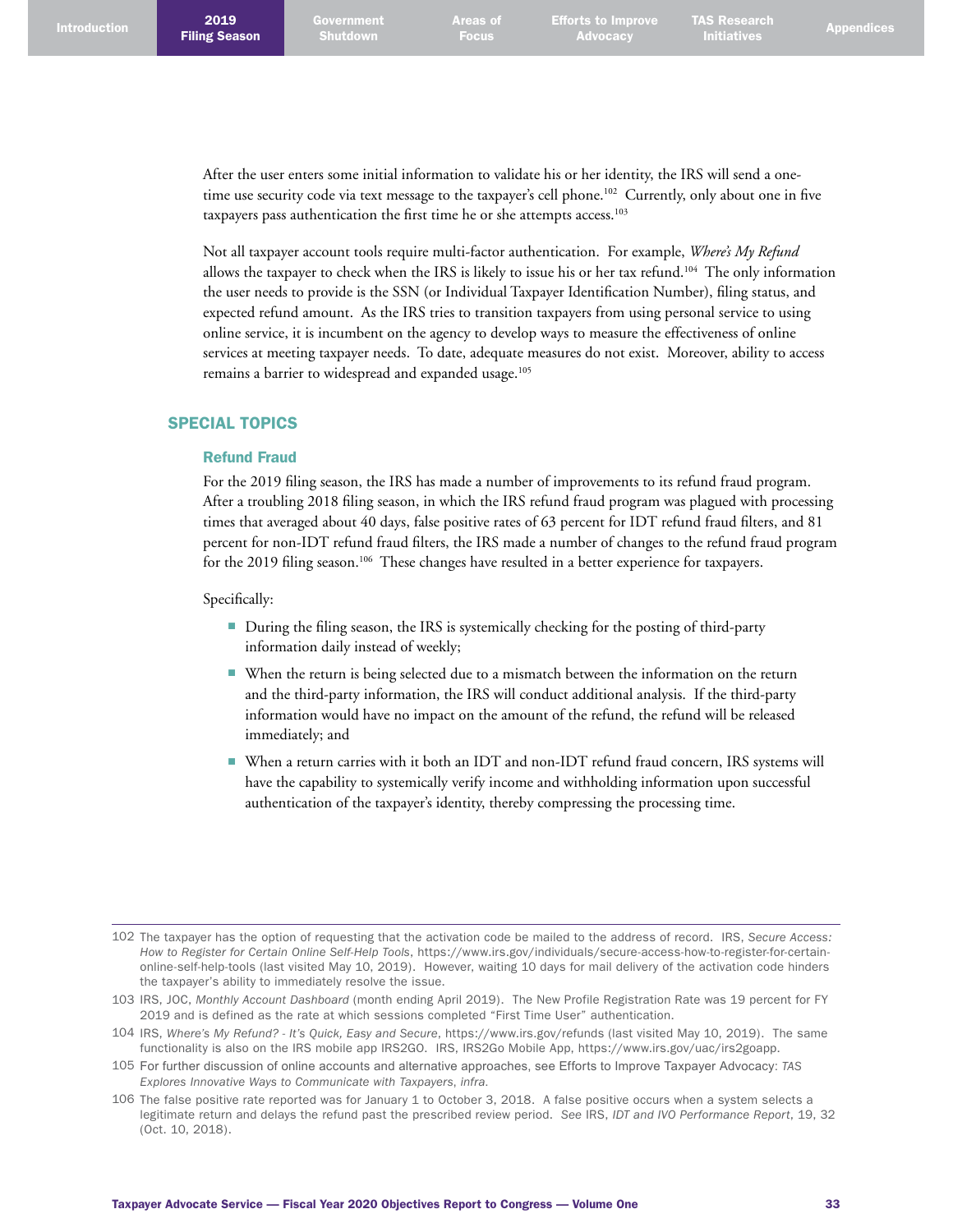2019

These changes have resulted in two significant differences in the program, when compared to prior filing seasons:

- 1. The filters have been able to select many more returns for further analysis than they have in the past; and
- 2. Many more returns were identified for release earlier on in the filing season, as this is the first year that the program had the ability to release returns systemically.

As shown in Figure 2.6, the two non-IDT refund fraud filters that exclusively select returns where EITC or ACTC have been claimed more than doubled their selection of returns compared to last year.<sup>107</sup>



Comparison of Filters That Only Select Returns

# **FIGURE 2.6<sup>108</sup>**

One possible explanation for this increase is the adoption of new systemic verification and reprocessing features for Filter X, which allows the IRS to increase its workload for this particular area of questionable refund claims.

According to customized data provided to us by the IRS, through April 24, while Filter X selected 1,045,051 returns, nearly three-quarters of those returns were identified for release as shown in Figure 2.7. Comparing these results with the same filter selections and release rates for the same period during 2018, Figure 2.7 indicates the IRS is doing a much better job at systemically identifying more returns for release earlier in the process. Also, from a percentage basis, the IRS is doing better than in 2018—it released 73.2 percent of refunds that it had stopped this year, compared to only 61.7 percent over the same period in 2018.

<sup>107</sup> Filter X selects returns where EITC or additional child tax credit (ACTC) is claimed on the return, and there is no third-party information available to verify the income or withholding on the return. Filter I selects returns where EITC or ACTC have been claimed, and there is a discrepancy of income between the return and the W-2 information. Filter J was renamed Filter X in FY 2019.

<sup>108</sup> IRS, *IDT and IVO Performance Report* 8 (May 1, 2019); *IDT and IVO Performance Report* 16 (May 2, 2018).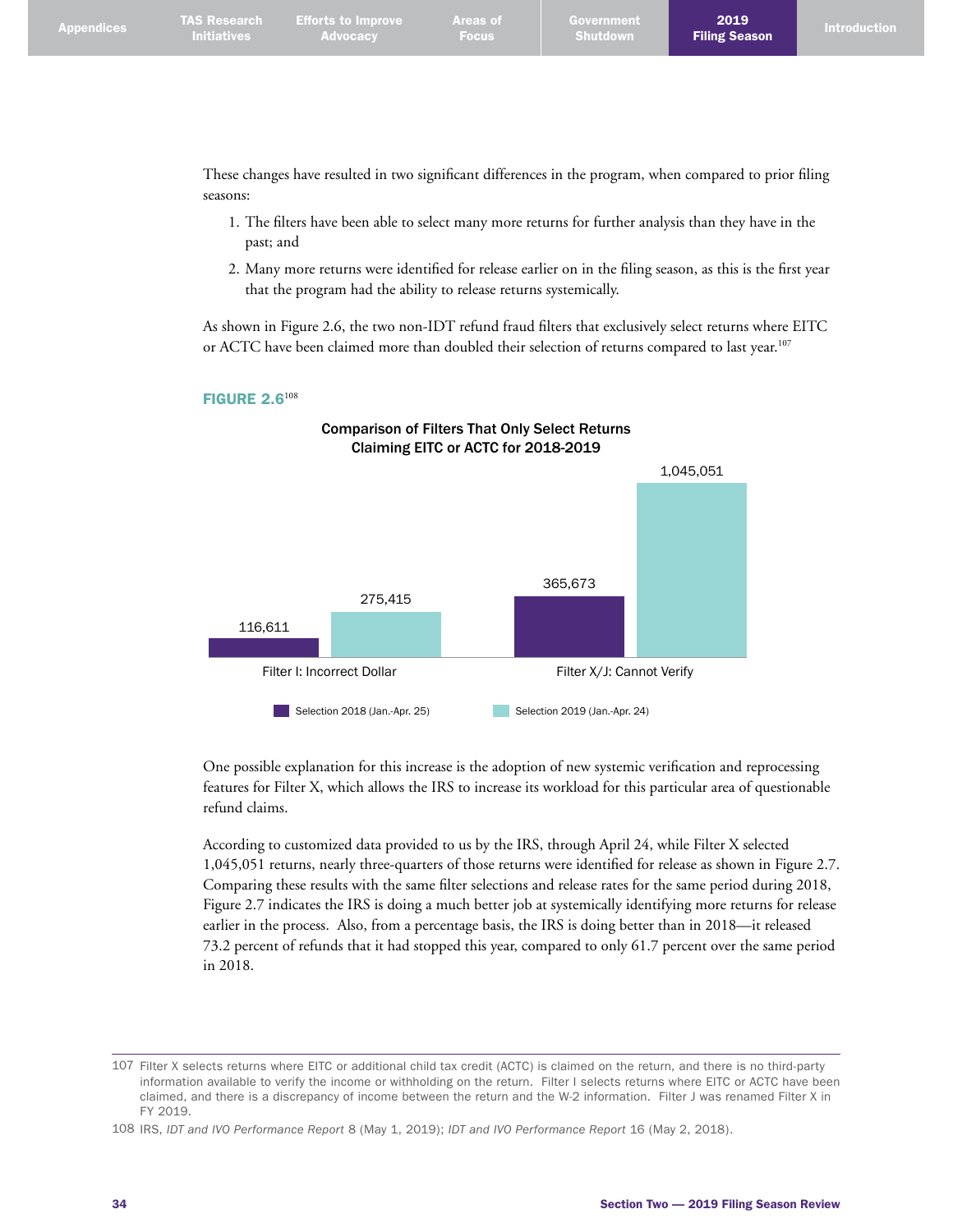| <b>Introduction</b> | 2019<br><b>Filing Season</b> | Government<br>Shutdown | <b>Areas of</b><br><b>Focus</b> | <b>Efforts to Improve</b><br><b>Advocacy</b> | <b>TAS Research</b><br><b>Initiatives</b> | <b>Appendices</b> |
|---------------------|------------------------------|------------------------|---------------------------------|----------------------------------------------|-------------------------------------------|-------------------|
|                     |                              |                        |                                 |                                              |                                           |                   |
|                     |                              |                        |                                 |                                              |                                           |                   |
|                     | FIGURE $2.7^{109}$           |                        |                                 |                                              |                                           |                   |

#### GURE 2.7





This dramatic increase in the number of selected returns that were identified for release was due in part to Filter X's ability to systemically identify returns for release, and to the significant increase in the number of Forms W-2 the IRS received early on in the filing season. Specifically, the IRS had over a hundred million more Forms W-2 available compared to last year, as shown in Figure 2.8.

#### **FIGURE 2.8**110

#### Information Return Master File Form W-2 Availability Through Feburary 4



Despite the high number of returns identified for release, there are still 249,105 returns selected by Filter X in suspension as of April 24, 2019, waiting for third-party documentation to verify the information on the return. 111 This is in addition to another 305,016 returns that were selected by other non-IDT

109 IRS, *IDT and IVO Performance Report* 9 (May 1, 2019); *IDT and IVO Performance Report* 17 (May 2, 2018).

110 IRS, *IDT and IVO Performance Report* 10 (Feb. 6, 2019).

<sup>111</sup> IRS, *IDT and IVO Performance Report* 9 (May 1, 2019).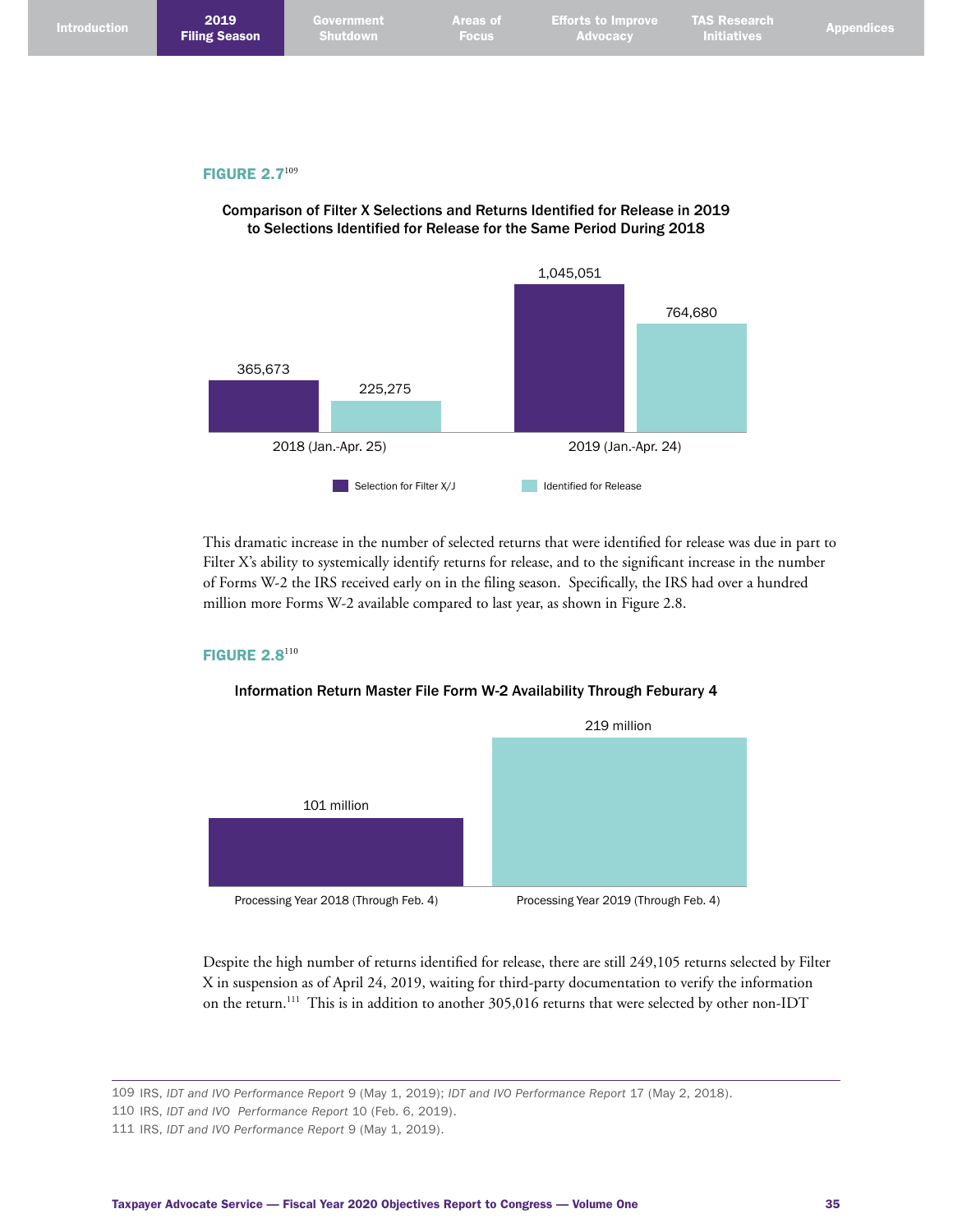refund fraud filters that are also still pending outcome. 112 In regards to the 249,015 returns, one possible explanation for their suspension could be the SSA's transmission of paper Forms W-2 to the IRS. The IRS has received about 58 percent fewer W-2 paper receipts as of April 26, 2019, when compared to the same time period for 2018.<sup>113</sup> Returns that are not resolved by June 15, 2019, will have to be worked through a manual process, which will delay the issuance of legitimate refunds.<sup>114</sup>

TAS case receipts increased by about 3,000 for FS 2019 between January 1 and April 30, compared to FS 2018 for the same time period, even without counting cases involving prior year returns from the total TAS refund fraud case receipts.<sup>115</sup> Although TAS case receipts have increased for FS 2019, when compared to FS 2018, the rate at which they increased was far less than the rate by which selections increased for non-IDT returns where EITC or ACTC and the income could not be verified. Specifically, between January 1 and April 24, 2019, there was a 186 percent increase in the selection of non-IDT returns where EITC or ACTC has been claimed, and the income on the returns cannot be validated, when compared to the same time period for 2018.<sup>116</sup> Alternatively, TAS's case receipts for issues regarding these returns increased 12 percent for January 1 through April 25, 2019, when compared to the same time period for 2018.<sup>117</sup>

Although more analysis is needed, initial indications suggest that the increase in TAS case receipts is largely driven by the significant increase in non-IDT case selection. Further, it appears that Filter X's systemic release of returns early in the filing season resulted in a number of returns being processed quickly without TAS assistance. In fact, by the time a number of cases arrived in TAS, the release of the refund was already being processed. To address this quick release process, on April 2, 2019, TAS issued interim guidance that implemented a three-week moratorium on accepting Filter X cases in TAS. This allowed for the return to work through the process, and in many cases resulted in release without TAS assistance. 118 Taxpayers were instructed they could come to TAS for assistance if they did not get their refund after the three-week period. 119

In the next several months, more data should become available on the outcome of the IRS's 2019 filing season refund fraud efforts, such as false positive rates, processing times, and the amount of revenue protected.

<sup>112</sup> These 305,016 returns are in the process of being verified, which means the IRS has reached out to the taxpayer's employers to confirm and verify the W-2 information that has been provided to it. IRS, *IDT and IVO Performance Report* 3 (May 1, 2019).

<sup>113</sup> The IRS received 2.6 million paper Forms W-2 compared to almost 6.2 million in 2018 for the same time period. Generalized Mainline Framework (Jan. 2 through Apr. 26, 2019).

<sup>114</sup> Once third-party documentation is fully loaded onto Information Return Processing (IRP), returns that do not yet have a match with third-party information will be worked manually.

<sup>115</sup> Data obtained from TAMIS (May 1, 2018; May 1, 2019).

<sup>116</sup> IRS, *IDT and IVO Performance Report* 9 (May 1, 2019); *IDT and IVO Performance Report* 17 (May 2, 2018).

<sup>117</sup> Data obtained from TAMIS (Jan. 1, 2018 to Apr. 25, 2018 and separately for Jan. 1, 2019 to Apr. 24, 2019 for TAS prerefund wage verification holds).

<sup>118</sup> IRS, Interim Guidance Memorandum (IGM) TAS-13-0419-0004, *Interim Guidance on Exclusion from TAS Case Acceptance Criteria Taxpayers Impacted by Pre-Refund Wage Verification Hold – Filter X*, (Apr. 2, 2019).

<sup>119</sup> TAS reviewed pre-refund wage verification hold case receipts and found that 35 percent of the cases reviewed were resolved or would have been resolved shortly without TAS intervention. *See* Efforts to Improve Taxpayer Advocacy, *infra*.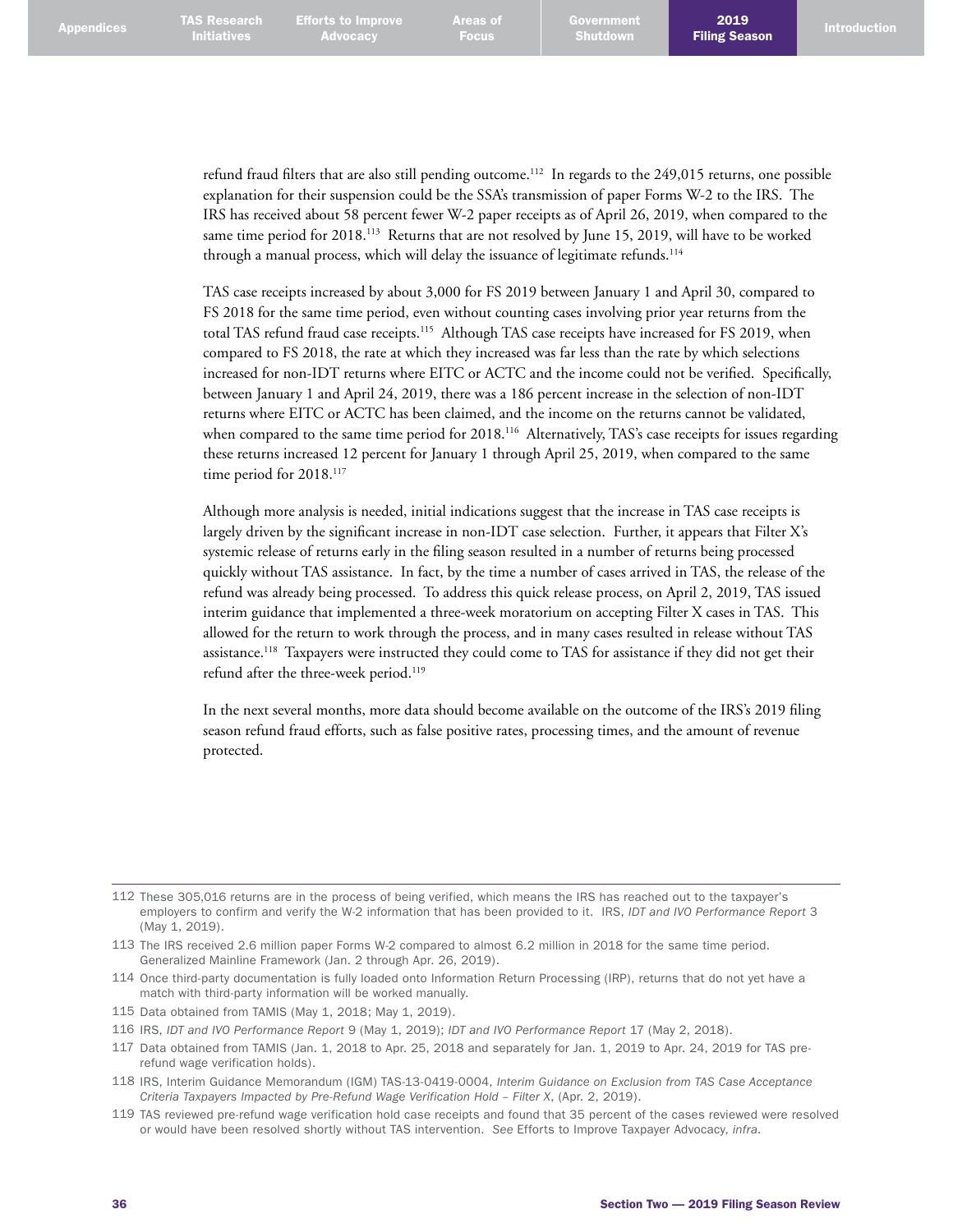#### AFFORDABLE CARE ACT

### In a Taxpayer-Friendly Move, the IRS Will Not Accept Tax Returns Silent on Health Care **Coverage**

The Patient Protection and Affordable Care Act of 2009 (ACA)<sup>120</sup> requires individuals to obtain qualifying minimum essential coverage (MEC), receive an exemption from the coverage requirement, or pay an individual shared responsibility payment (ISRP). For TY 2018, taxpayers must continue to report coverage, qualify for an exemption, or pay the ISRP (but this requirement is repealed by the Tax Cuts and Jobs Act for TY 2019 and beyond). Tax returns that didn't report a full-year MEC, attach an exemption (Form 8965, *Health Coverage Exemptions*), or pay an ISRP, are referred to as "silent returns."

For TY 2018, the IRS reiterated that it would not consider a return complete and accurate if the taxpayer does not report full-year coverage, claim a coverage exemption, or report a shared responsibility payment on the tax return.<sup>121</sup> The National Taxpayer Advocate supports this decision, because taxpayers who e-file now find out immediately that they have omitted this information, rather than receiving an IRS letter weeks down the road while their refunds are frozen.

#### General ACA Tax Return Data

Eligible individual taxpayers claimed the premium tax credit (PTC) for TY 2018 returns filed during the 2019 filing season. Figure 2.9 provides information regarding the extent to which individual taxpayers claimed the PTC on their TY 2018 returns.

## FIGURE 2.9, Comparison of the Premium Tax Credit on Forms 8962 for TY 2017 and TY 2018 (Filed Jan. 1 Through Apr. 26, 2018 and Jan. 1 Through Apr. 25, 2019)<sup>122</sup>

|                                                                      | <b>TY 2017</b>                                     | <b>TY 2018</b>                                     | <b>Percent Change from</b><br>TY 2017 to TY 2018 |
|----------------------------------------------------------------------|----------------------------------------------------|----------------------------------------------------|--------------------------------------------------|
| Forms 8962                                                           | 4.9 million                                        | 4.8 million                                        | $-2%$                                            |
| Total PTC Claimed                                                    | $$22.1$ billion                                    | \$29.8 billion                                     | 35%                                              |
| Average PTC                                                          | \$4.558                                            | \$6.349                                            | 39%                                              |
| <b>Returns Reporting APTC</b>                                        | 4.7 million<br>(96% of returns with<br>Forms 8962) | 4.7 million<br>(98% of returns with<br>Forms 8962) | $O\%$                                            |
| <b>Total APTC Reported</b>                                           | \$24.4 billion                                     | \$32.8 billion                                     | 26%                                              |
| Forms 8962 Submitted With<br>Prepared Returns (Paid or<br>Volunteer) | 3.1 million<br>(63% of returns with<br>Forms 8962) | 3.1 million<br>(65% of returns with<br>Forms 8962) | $O\%$                                            |

120 Affordable Care Act, Pub. L. No. 111-148, 124 Stat. 119 (2010), as amended by the Health Care and Education Reconciliation Act of 2010, Pub. L. No. 111-152, 124 Stat. 1029 (2010).

<sup>121</sup> IRS, *Individual Shared Responsibility Provision*, [https://www.irs.gov/affordable-care-act/individuals-and-families/individual](https://www.irs.gov/affordable-care-act/individuals-and-families/individual-shared-responsibility-provision)[shared-responsibility-provision](https://www.irs.gov/affordable-care-act/individuals-and-families/individual-shared-responsibility-provision) (last visited May 19, 2019).

<sup>122</sup> IRS CDW, *IRTF, TY 2017 and 2018* (June 2018; June 2019). This preliminary data is based on TY 2017 returns that posted as of April 26, 2018; and TY 2018 returns that posted as of April 25, 2019 and is subject to change as the IRS reviews the data, processes additional TY 2018 returns, and conducts compliance activities.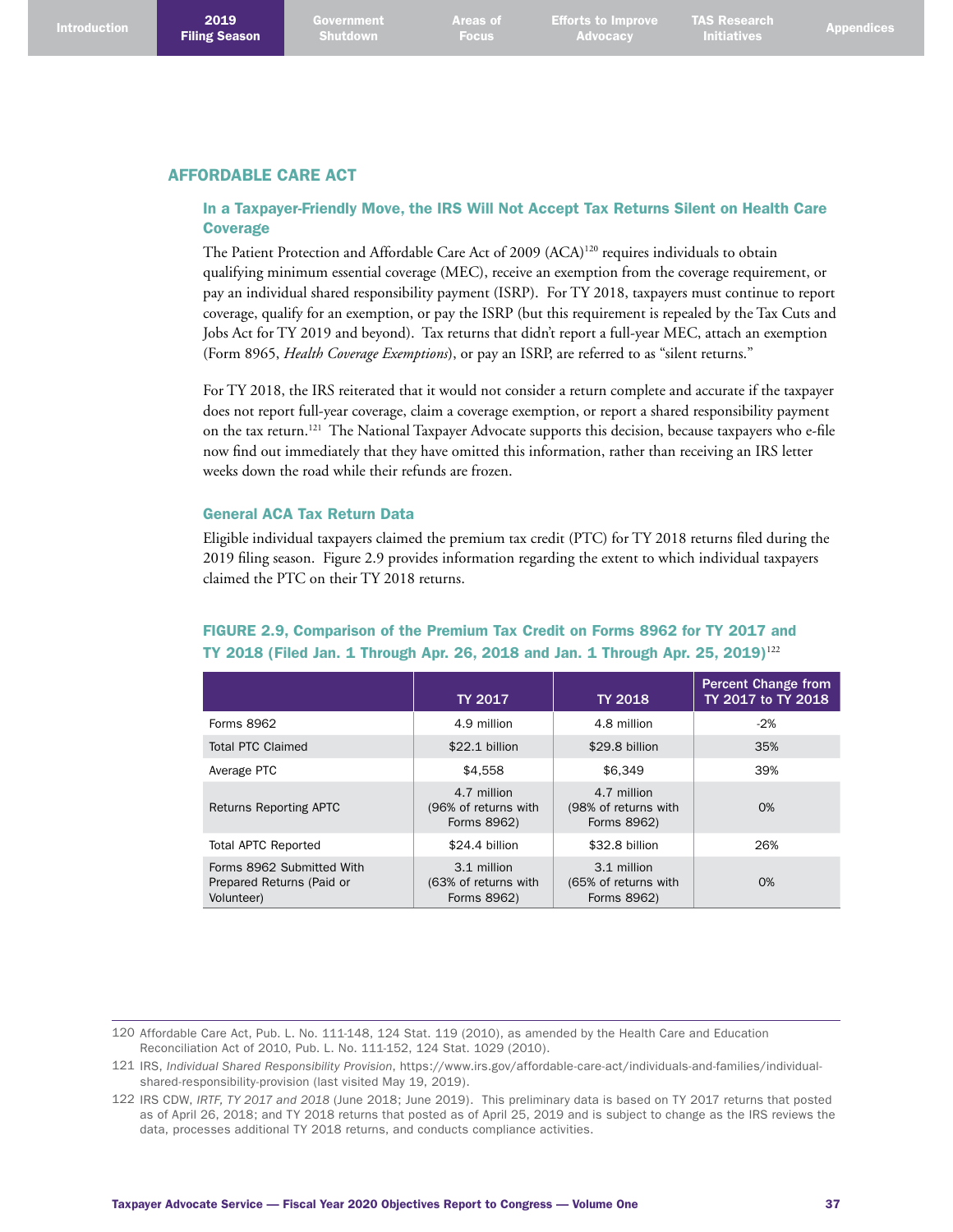2019

Individual taxpayers who did not have MEC or qualify for an exemption were required to make an ISRP on their TY 2018 returns. Figure 2.10 provides data on the reporting of ISRPs on TY 2018 returns.

FIGURE 2.10, Comparison of Individual Shared Responsibility Payments for TY 2017 and TY 2018 (Filed Jan. 1 Through April 26, 2018 and Jan. 1 Through April 25, 2019)<sup>123</sup>

|                                                                                                | TY 2017           | <b>TY 2018</b>    | <b>Percent Change from</b><br>TY 2017 to TY 2018 |
|------------------------------------------------------------------------------------------------|-------------------|-------------------|--------------------------------------------------|
| Returns With ISRP                                                                              | 3.6 million       | 2.9 million       | $-19%$                                           |
| Average ISRP                                                                                   | \$766             | \$1.110           | 45%                                              |
| Prepared Returns Reporting ISRP (Paid or<br>Volunteer)                                         | 2.3 million (64%) | 1.8 million (62%) | $-22%$                                           |
| Returns Filed With Forms 8965, Health<br>Coverage Exemptions                                   | 10.4 million      | 6.9 million       | $-34%$                                           |
| Returns Filed With Forms 8965 Claiming<br>Household Coverage Exemption (Form 8965<br>Part II)  | 3.6 million       | 2.3 million       | $-36%$                                           |
| Returns Filed With Forms 8965 Claiming<br>Household Coverage Exemption (Form 8965<br>Part III) | 8.0 million       | 5.9 million       | $-26%$                                           |
| Prepared Returns Filed With Forms 8965                                                         | 5.4 million (52%) | 2.5 million (36%) | $-54%$                                           |

## SERVICE OPTIONS FOR U.S. TAXPAYERS LIVING ABROAD

TAS remains concerned about service options for taxpayers located overseas. 124 Approximately nine million U.S. citizens live abroad.<sup>125</sup> There are also many international U.S. taxpayers who are neither residents nor citizens of the United States, as evidenced by the increase in individual tax returns filed by nonresident aliens during the filing season from TYs 2013 through 2018.

<sup>123</sup> IRS CDW, *IRTF*, *TY 2017 and 2018* (June 2018; June 2019). This preliminary data is based on TY 2017 returns that posted as of April 26, 2018; and TY 2018 returns that posted as of April 25, 2019 and is subject to change as the IRS reviews the data, processes additional TY 2018 returns, and conducts compliance activities.

<sup>124</sup> For past reporting on these concerns, see National Taxpayer Advocate FY 2017 Objectives Report to Congress 78-79. *See also* National Taxpayer Advocate 2015 Annual Report to Congress 72-81 (Most Serious Problem: *International Taxpayer Service: The IRS's Strategy for Service on Demand Fails to Compensate for the Closure of International Tax Attaché Offices and Does Not Sufficiently Address the Unique Needs of International Taxpayers*).

<sup>125</sup> *See* U.S. Department of State, Bureau of Consular Affairs, *Consular Affairs by the Numbers* (Mar. 2018), [https://web.archive.org/web/20160616233331/https://travel.state.gov/content/dam/travel/CA\\_By\\_the\\_Numbers.pdf.](https://web.archive.org/web/20160616233331/https://travel.state.gov/content/dam/travel/CA_By_the_Numbers.pdf) U.S. Department of State, Bureau of Consular Affairs, *Who We Are and What We Do: Consular Affairs by the Numbers* (Jan. 2013), [https://travel.state.gov/content/dam/ca\\_fact\\_sheettravel/CA%20Fact%20Sheet%202014.pdf](https://travel.state.gov/content/dam/ca_fact_sheet.pdf).